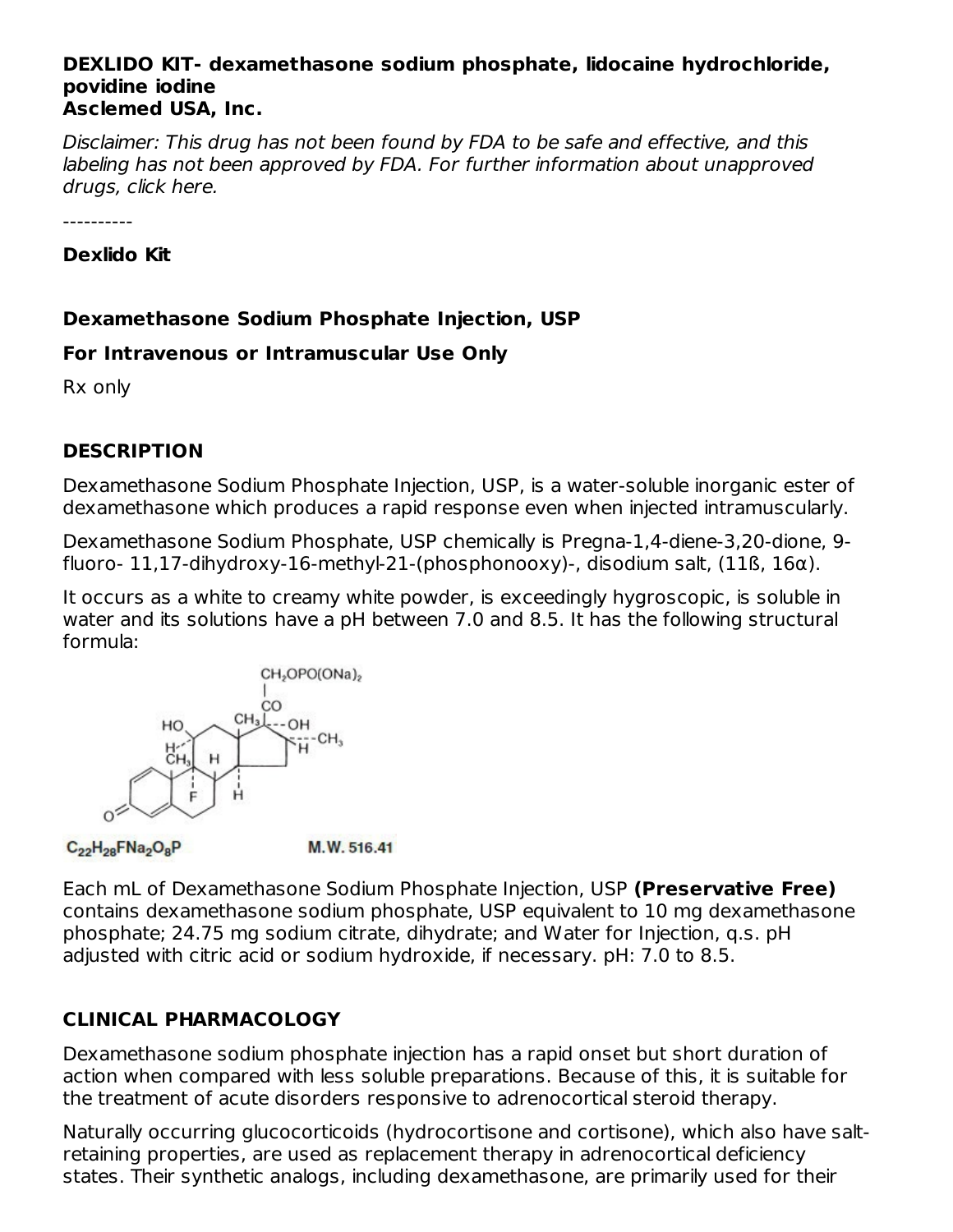potent anti-inflammatory effects in disorders of many organ systems.

Glucocorticoids cause profound and varied metabolic effects. In addition, they modify the body's immune responses to diverse stimuli.

At equipotent anti-inflammatory doses, dexamethasone almost completely lacks the sodium-retaining property of hydrocortisone and closely related derivatives of hydrocortisone.

## **INDICATIONS AND USAGE**

## **By intravenous or intramuscular injection when oral therapy is not feasible:**

### 1. Endocrine Disorders

Primary or secondary adrenocortical insufficiency (hydrocortisone or cortisone is the drug of choice; synthetic analogs may be used in conjunction with mineralocorticoids

where applicable; in infancy, mineralocorticoid supplementation is of particular importance).

Acute adrenocortical insufficiency (hydrocortisone or cortisone is the drug of choice; mineralocorticoid supplementation may be necessary, particularly when synthetic analogs

are used).

Preoperatively, and in the event of serious trauma or illness, in patients with known adrenal insufficiency or when adrenocortical reserve is doubtful.

Shock unresponsive to conventional therapy if adrenocortical insufficiency exists or is suspected.

Congenital adrenal hyperplasia

Nonsuppurative thyroiditis

Hypercalcemia associated with cancer

## 2. Rheumatic Disorders

As adjunctive therapy for short-term administration (to tide the patient over an acute episode or exacerbation) in:

Post-traumatic osteoarthritis

Synovitis of osteoarthritis

Rheumatoid arthritis, including juvenile rheumatoid arthritis (selected cases may require low-dose maintenance therapy).

Acute and subacute bursitis

**Epicondylitis** 

Acute nonspecific tenosynovitis

Acute gouty arthritis

Psoriatic arthritis

Ankylosing spondylitis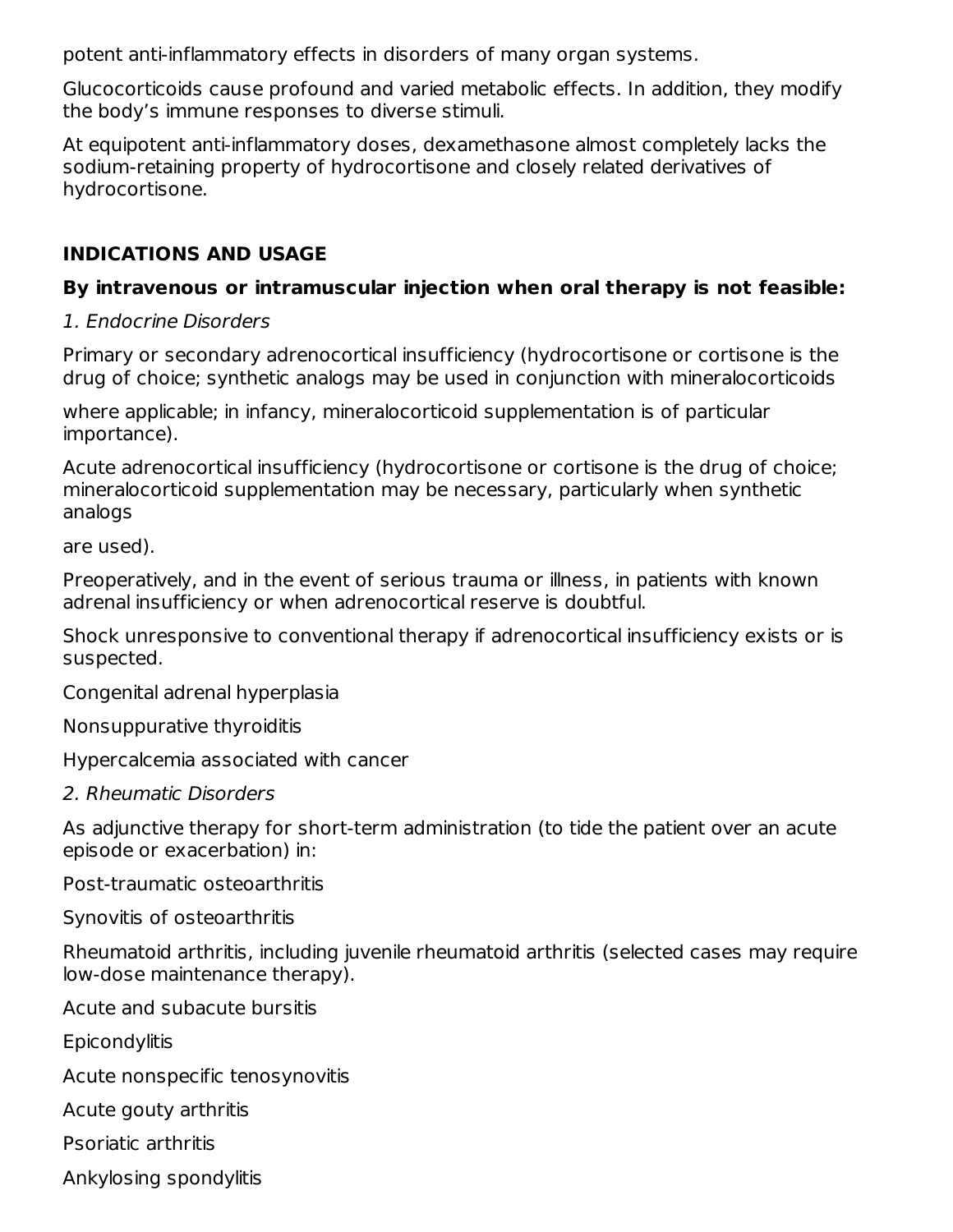### 3. Collagen Diseases

During an exacerbation or as maintenance therapy in selected cases of:

Systemic lupus erythematosus

Acute rheumatic carditis

4. Dermatologic Diseases

Pemphigus

Severe erythema multiforme (Stevens-Johnson syndrome)

Exfoliative dermatitis

Bullous dermatitis herpetiformis

Severe seborrheic dermatitis

Severe psoriasis

Mycosis fungoides

### 5. Allergic States

Control of severe or incapacitating allergic conditions intractable to adequate trials of conventional treatment in:

Bronchial asthma

Contact dermatitis

Atopic dermatitis

Serum sickness

Seasonal or perennial allergic rhinitis

Drug hypersensitivity reactions

Urticarial transfusion reactions

Acute noninfectious laryngeal edema (epinephrine is the drug of first choice).

6. Ophthalmic Diseases

Severe acute and chronic allergic and inflammatory processes involving the eye, such as:

Herpes zoster ophthalmicus

Iritis, iridocyclitis

**Chorioretinitis** 

Diffuse posterior uveitis and choroiditis

Optic neuritis

Sympathetic ophthalmia

Anterior segment inflammation

Allergic conjunctivitis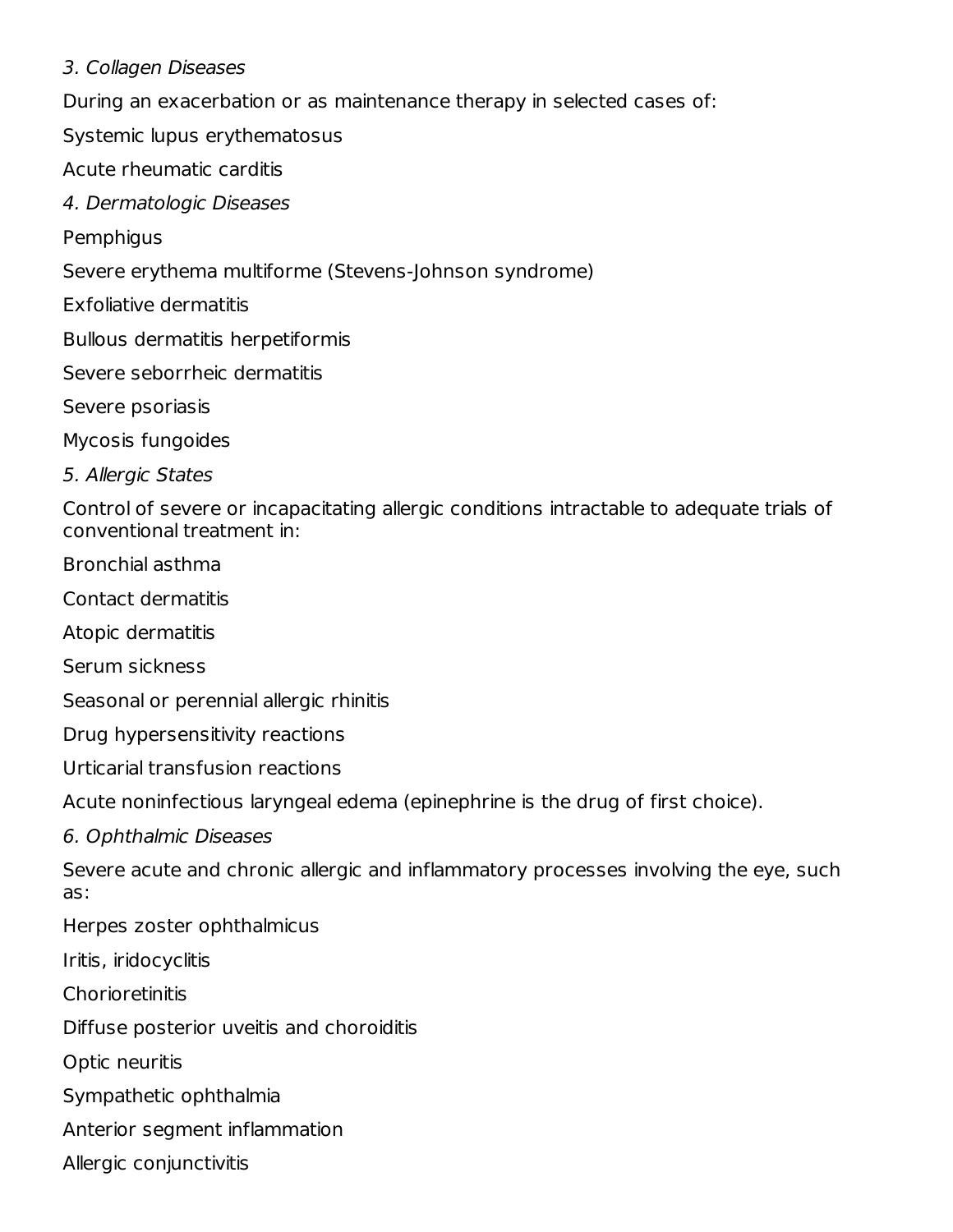Keratitis

Allergic corneal marginal ulcers

7. Gastrointestinal Diseases

To tide the patient over a critical period of the disease in:

Ulcerative colitis (systemic therapy)

Regional enteritis (systemic therapy)

8. Respiratory Diseases

Symptomatic sarcoidosis

**Berylliosis** 

Fulminating or disseminated pulmonary tuberculosis when used concurrently with appropriate antituberculous chemotherapy.

Loeffler's syndrome not manageable by other means.

Aspiration pneumonitis

9. Hematologic Disorders

Acquired (autoimmune) hemolytic anemia.

Idiopathic thrombocytopenic purpura in adults

(IV only; IM administration is contraindicated).

Secondary thrombocytopenia in adults

Erythroblastopenia (RBC anemia)

Congenital (erythroid) hypoplastic anemia

10. Neoplastic Diseases

For palliative management of:

Leukemias and lymphomas in adults

Acute leukemia of childhood

11. Edematous States

To induce diuresis or remission of proteinuria in the nephrotic syndrome, without uremia, of the idiopathic type or that due to lupus erythematosus.

# 12. Miscellaneous

Tuberculous meningitis with subarachnoid block or impending block when used concurrently with appropriate antituberculous chemotherapy.

Trichinosis with neurologic or myocardial involvement.

13. Diagnostic testing of adrenocortical hyperfunction.

14. Cerebral Edema associated with primary or metastatic brain tumor, craniotomy, or head injury. Use in cerebral edema is not a substitute for careful neurosurgical evaluation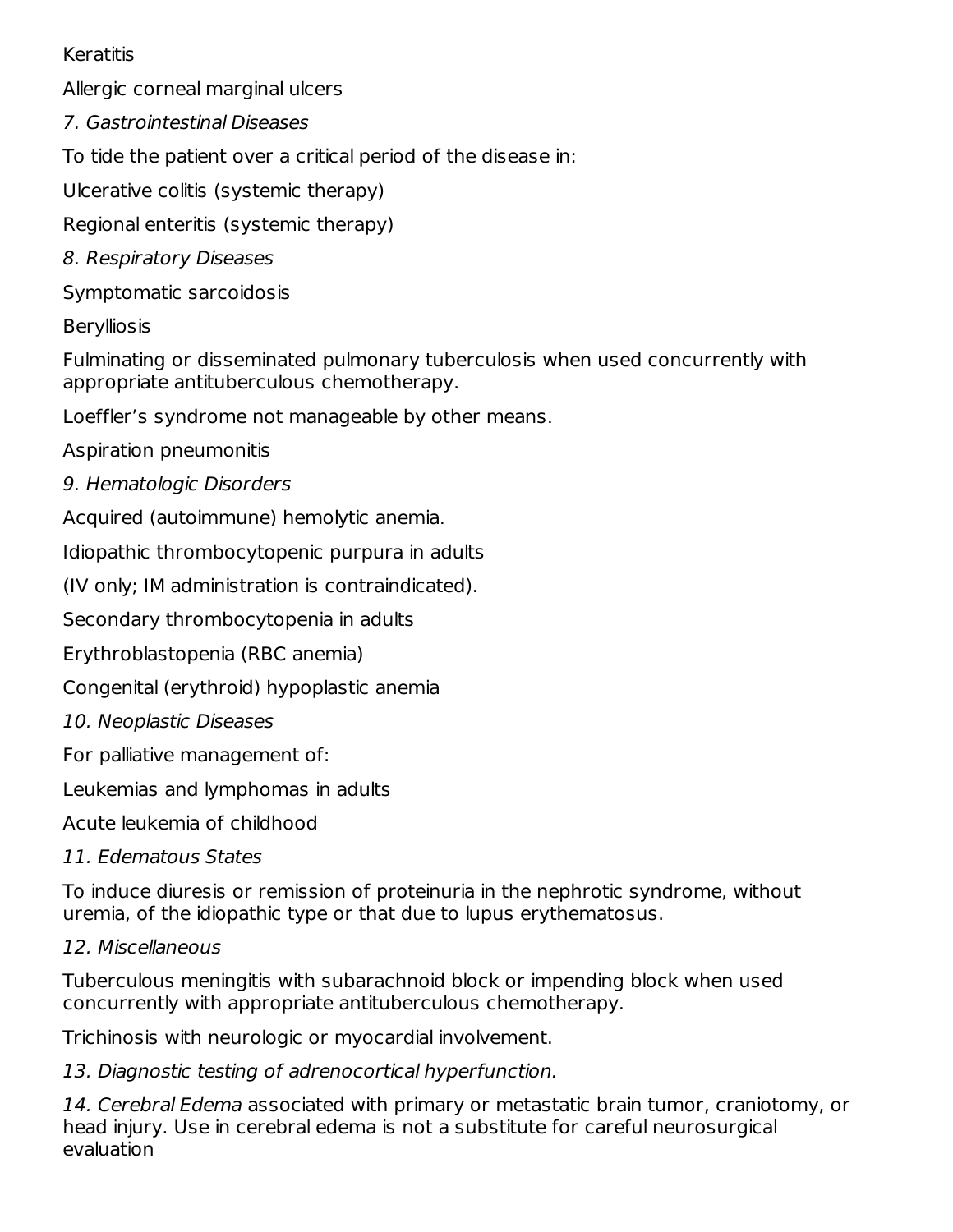and definitive management such as neurosurgery or other specific therapy.

## **CONTRAINDICATIONS**

Systemic fungal infections (see **WARNINGS**regarding amphotericin B).

Hypersensitivity to any component of this product (see **WARNINGS**) **.**

## **WARNINGS**

Because rare instances of anaphylactoid reactions have occurred in patients receiving parenteral corticosteroid therapy, appropriate precautionary measures should be taken prior to administration, especially when the patient has a history of allergy to any drug. Anaphylactoid and hypersensitivity reactions have been reported for dexamethasone sodium phosphate injection (see **ADVERSE REACTIONS**).

Corticosteroids may exacerbate systemic fungal infections and, therefore, should not be used in the presence of such infections unless they are needed to control drug reactions due to amphotericin B. Moreover, there have been cases reported in which concomitant use of amphotericin B and hydrocortisone was followed by cardiac enlargement and congestive failure.

In patients on corticosteroid therapy subjected to any unusual stress, increased dosage of rapidly acting corticosteroids before, during, and after the stressful situation is indicated.

Drug-induced secondary adrenocortical insufficiency may result from too rapid withdrawal of corticosteroids and may be minimized by gradual reduction of dosage. This type of relative insufficiency may persist for months after discontinuation of therapy; therefore, in any situation of stress occurring during that period, hormone therapy should be reinstituted. If the patient is receiving steroids already, dosage may have to be increased. Since mineralocorticoid secretion may be impaired, salt and/or a mineralocorticoid should be administered concurrently.

Corticosteroids may mask some signs of infection, and new infections may appear during their use. There may be decreased resistance and inability to localize infection when corticosteroids are used. Moreover, corticosteroids may affect the nitrobluetetrazolium test for bacterial infection and produce false negative results.

In cerebral malaria, a double-blind trial has shown that the use of corticosteroids is associated with prolongation of coma and a higher incidence of pneumonia and gastrointestinal bleeding.

Corticosteroids may activate latent amebiasis. Therefore, it is recommended that latent or active amebiasis be ruled out before initiating corticosteroid therapy in any patient who has spent time in the tropics or in any patient with unexplained diarrhea.

Prolonged use of corticosteroids may produce posterior subcapsular cataracts, glaucoma with possible damage to the optic nerves, and may enhance the establishment of secondary ocular infections due to fungi or viruses.

Average and large doses of cortisone or hydrocortisone can cause elevation of blood pressure, salt and water retention, and increased excretion of potassium. These effects are less likely to occur with the synthetic derivatives except when used in large doses. Dietary salt restriction and potassium supplementation may be necessary. All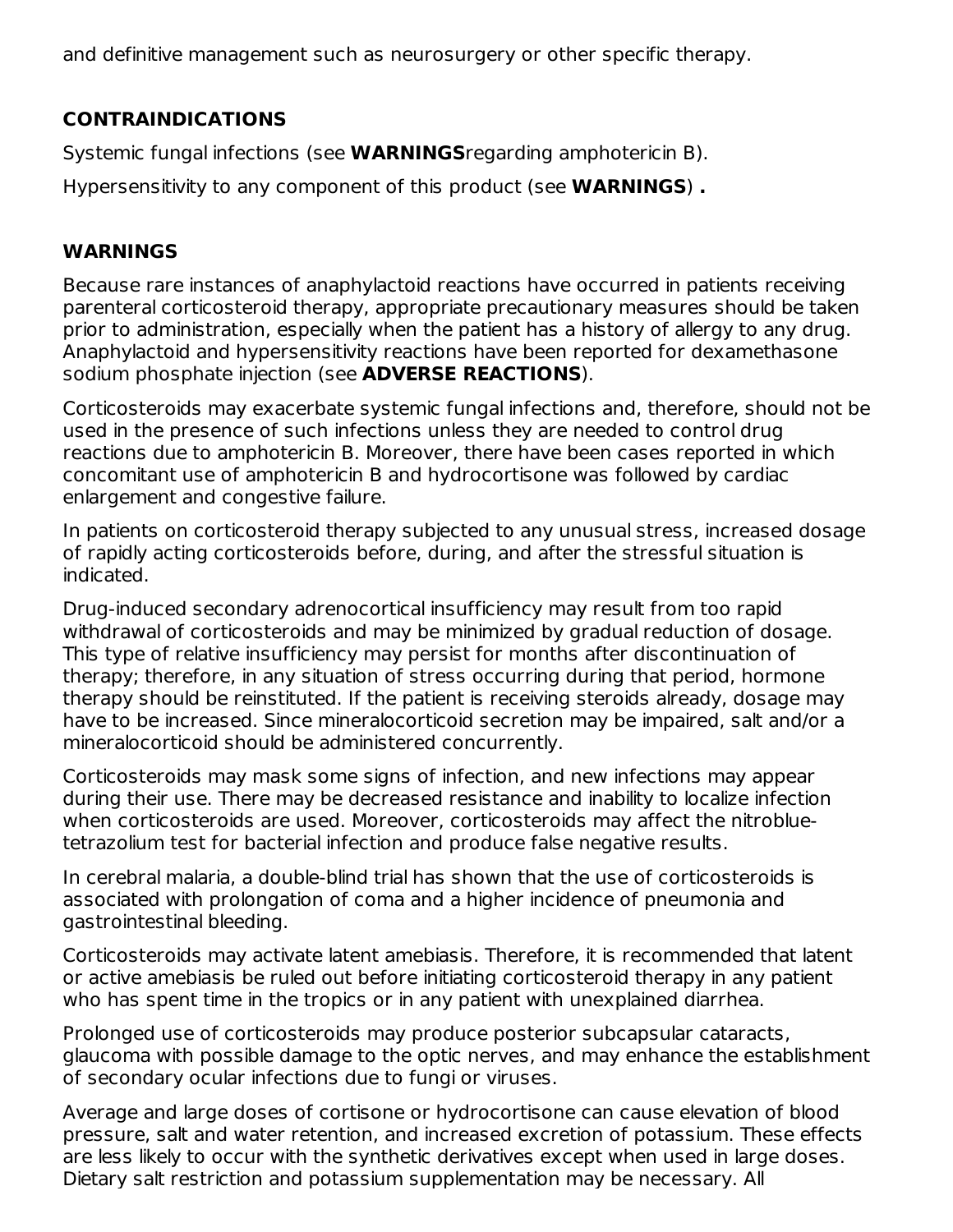Dietary salt restriction and potassium supplementation may be necessary. All corticosteroids increase calcium excretion.

Administration of live virus vaccines, including smallpox, is contraindicated in individuals receiving immunosuppressive doses of corticosteroids. If inactivated viral or bacterial vaccines are administered to individuals receiving immunosuppressive doses of corticosteroids, the expected serum antibody response may not be obtained. However, immunization procedures may be undertaken in patients who are receiving corticosteroids as replacement therapy, e.g., for Addison's disease.

Patients who are on drugs which suppress the immune system are more susceptible to infections than healthy individuals. Chickenpox and measles, for example, can have a more serious or even fatal course in non-immune children or adults on corticosteroids. In such children or adults who have not had these diseases, particular care should be taken to avoid exposure. The risk of developing a disseminated infection varies among individuals and can be related to the dose, route and duration of corticosteroid administration as well as to the underlying disease. If exposed to chickenpox, prophylaxis with varicella zoster immune globulin (VZIG) may be indicated. If chickenpox develops, treatment with antiviral agents may be considered. If exposed to measles, prophylaxis with immune globulin (IG) may be indicated. (See the respective package inserts for VZIG and IG for complete prescribing information).

The use of dexamethasone sodium phosphate injection in active tuberculosis should be restricted to those cases of fulminating or disseminated tuberculosis in which the corticosteroid is used for the management of the disease in conjunction with an appropriate antituberculous regimen.

If corticosteroids are indicated in patients with latent tuberculosis or tuberculin reactivity, close observation is necessary as reactivation of the disease may occur. During prolonged corticosteroid therapy, these patients should receive chemoprophylaxis.

Literature reports suggest an apparent association between use of corticosteroids and left ventricular free wall rupture after a recent myocardial infarction; therefore, therapy with corticosteroids should be used with great caution in these patients.

### **Serious Neurologic Adverse Reactions with Epidural Administration**

Serious neurologic events, some resulting in death, have been reported with epidural injection of corticosteroids. Specific events reported include, but are not limited to, spinal cord infarction, paraplegia, quadriplegia, cortical blindness, and stroke. These serious neurologic events have been reported with and without use of fluoroscopy. The safety and effectiveness of epidural administration of corticosteroids has not been established, and corticosteroids are not approved for this use.

## **Usage in Pregnancy**

Since adequate human reproduction studies have not been done with corticosteroids, use of these drugs in pregnancy or in women of childbearing potential requires that the anticipated benefits be weighed against the possible hazards to the mother and embryo or fetus. Infants born of mothers who have received substantial doses of corticosteroids during pregnancy should be carefully observed for signs of hypoadrenalism.

Corticosteroids appear in breast milk and could suppress growth, interfere with endogenous corticosteroid production, or cause other unwanted effects. Mothers taking pharmacologic doses of corticosteroids should be advised not to nurse.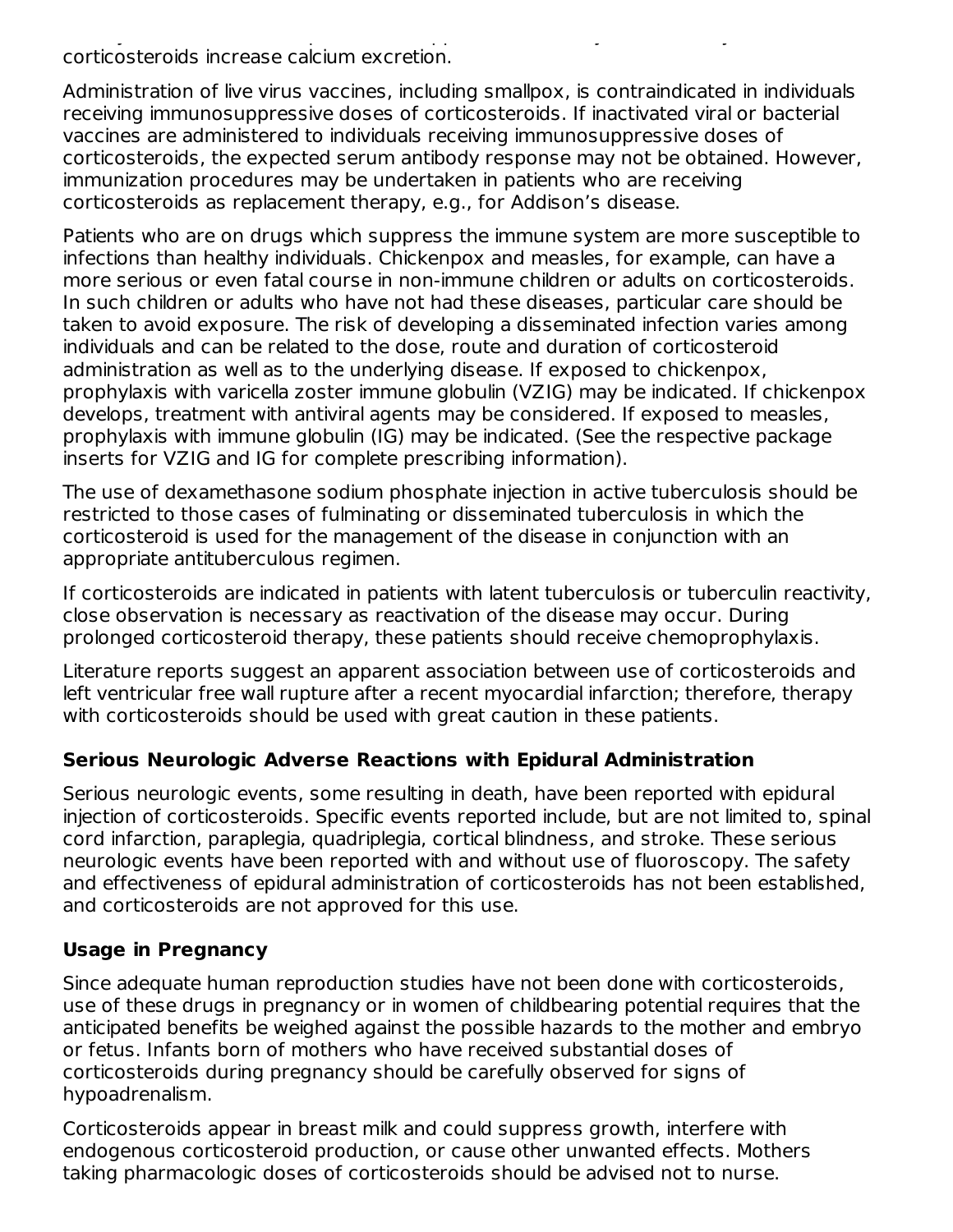### **PRECAUTIONS**

This product, like many other steroid formulations, is sensitive to heat. Therefore, it should not be autoclaved when it is desirable to sterilize the exterior of the vial.

Following prolonged therapy, withdrawal of corticosteroids may result in symptoms of the corticosteroid withdrawal syndrome including fever, myalgia, arthralgia, and malaise. This may occur in patients even without evidence of adrenal insufficiency.

There is an enhanced effect of corticosteroids in patients with hypothyroidism and in those with cirrhosis.

Corticosteroids should be used cautiously in patients with ocular herpes simplex for fear of corneal perforation.

The lowest possible dose of corticosteroid should be used to control the condition under treatment, and when reduction in dosage is possible, the reduction must be gradual.

Psychic derangements may appear when corticosteroids are used, ranging from euphoria, insomnia, mood swings, personality changes, and severe depression to frank psychotic manifestations. Also, existing emotional instability or psychotic tendencies may be aggravated by corticosteroids.

Aspirin should be used within caution in conjunction with corticosteroids in hypoprothrombinemia.

Steroids should be used with caution in nonspecific ulcerative colitis, if there is a probability of impending perforation, abscess, or other pyogenic infection, also in diverticulitis, fresh intestinal anastomoses, active or latent peptic ulcer, renal insufficiency, hypertension, osteoporosis, and myasthenia gravis. Signs of peritoneal irritation following gastrointestinal perforation in patients receiving large doses of corticosteroids may be minimal or absent. Fat embolism has been reported as a possible complication of hypercortisonism.

When large doses are given, some authorities advise that antacids be administered between meals to help prevent peptic ulcer.

Steroids may increase or decrease motility and number of spermatozoa in some patients.

Phenytoin, phenobarbital, ephedrine, and rifampin may enhance the metabolic clearance of corticosteroids resulting in decreased blood levels and lessened physiologic activity, thus requiring adjustment in corticosteroid dosage. These interactions may interfere with dexamethasone suppression tests which should be interpreted with caution during administration of these drugs.

False negative results in the dexamethasone suppression test (DST) in patients being treated with indomethacin have been reported. Thus, results of the DST should be interpreted with caution in these patients.

The prothrombin time should be checked frequently in patients who are receiving corticosteroids and coumarin anticoagulants at the same time because of reports that corticosteroids have altered the response to these anticoagulants. Studies have shown that the usual effect produced by adding corticosteroids is inhibition of response to coumarins, although there have been some conflicting reports of potentiation not substantiated by studies.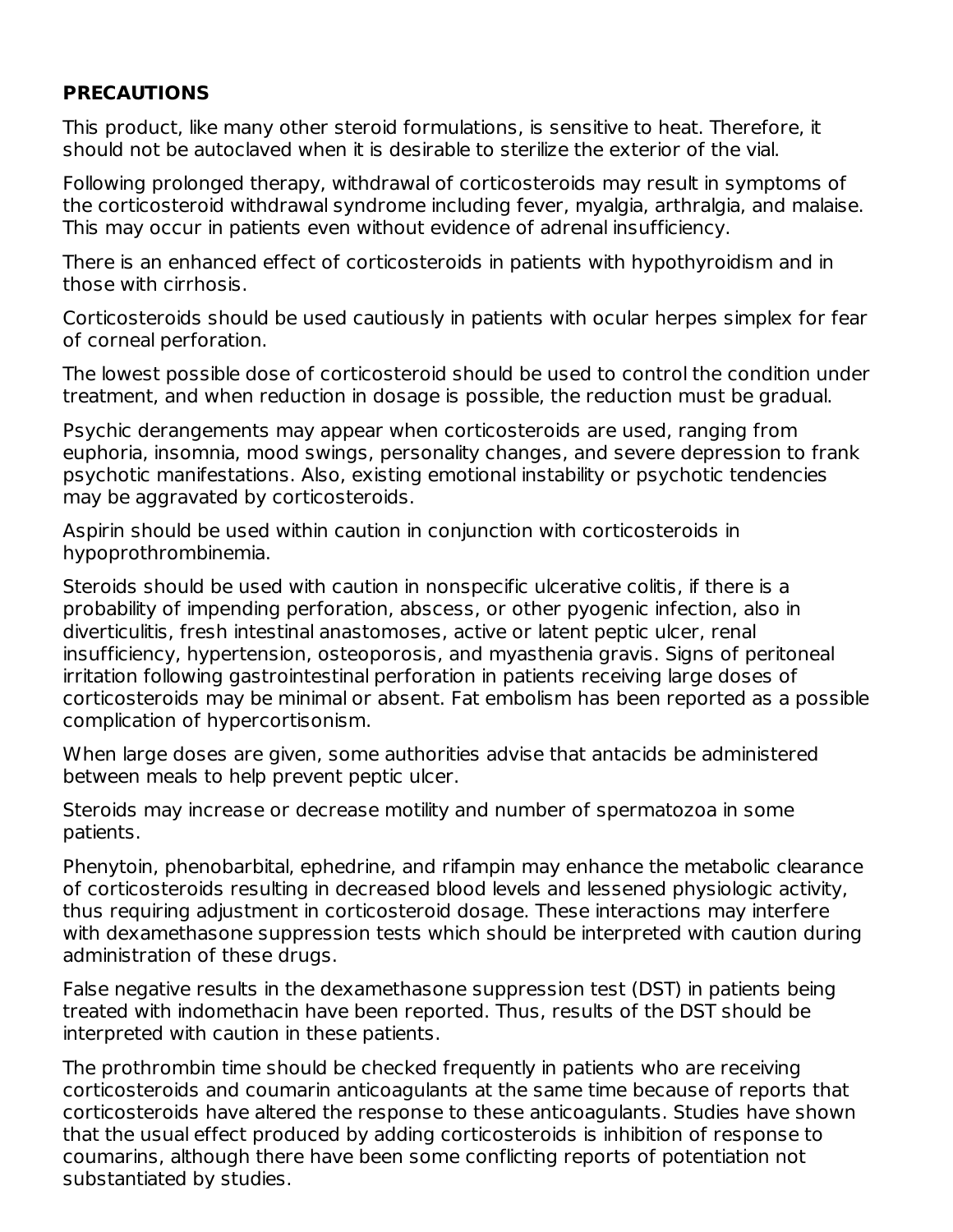When corticosteroids are administered concomitantly with potassium-depleting diuretics, patients should be observed closely for development of hypokalemia.

The slower rate of absorption by intramuscular administration should be recognized.

## **Information for Patients**

substantiated by studies.

Susceptible patients who are on immunosuppressant doses of corticosteroids should be warned to avoid exposure to chickenpox or measles. Patients should also be advised that if they are exposed, medical advice should be sought without delay.

## **Pediatric Use**

Growth and development of infants and children patients on prolonged corticosteroid therapy should be carefully followed.

## **ADVERSE REACTIONS**

Fluid and electrolyte disturbances: Sodium retention Fluid retention Congestive heart failure in susceptible patients Potassium loss Hypokalemic alkalosis Hypertension Musculoskeletal: Muscle weakness Steroid myopathy Loss of muscle mass **Osteoporosis** Vertebral compression fractures Aseptic necrosis of femoral and humeral heads Tendon rupture Pathologic fracture of long bones Gastrointestinal: Peptic ulcer with possible subsequent perforation and hemorrhage Perforation of the small and large bowel; particularly in patients with inflammatory bowel disease **Pancreatitis** Abdominal distention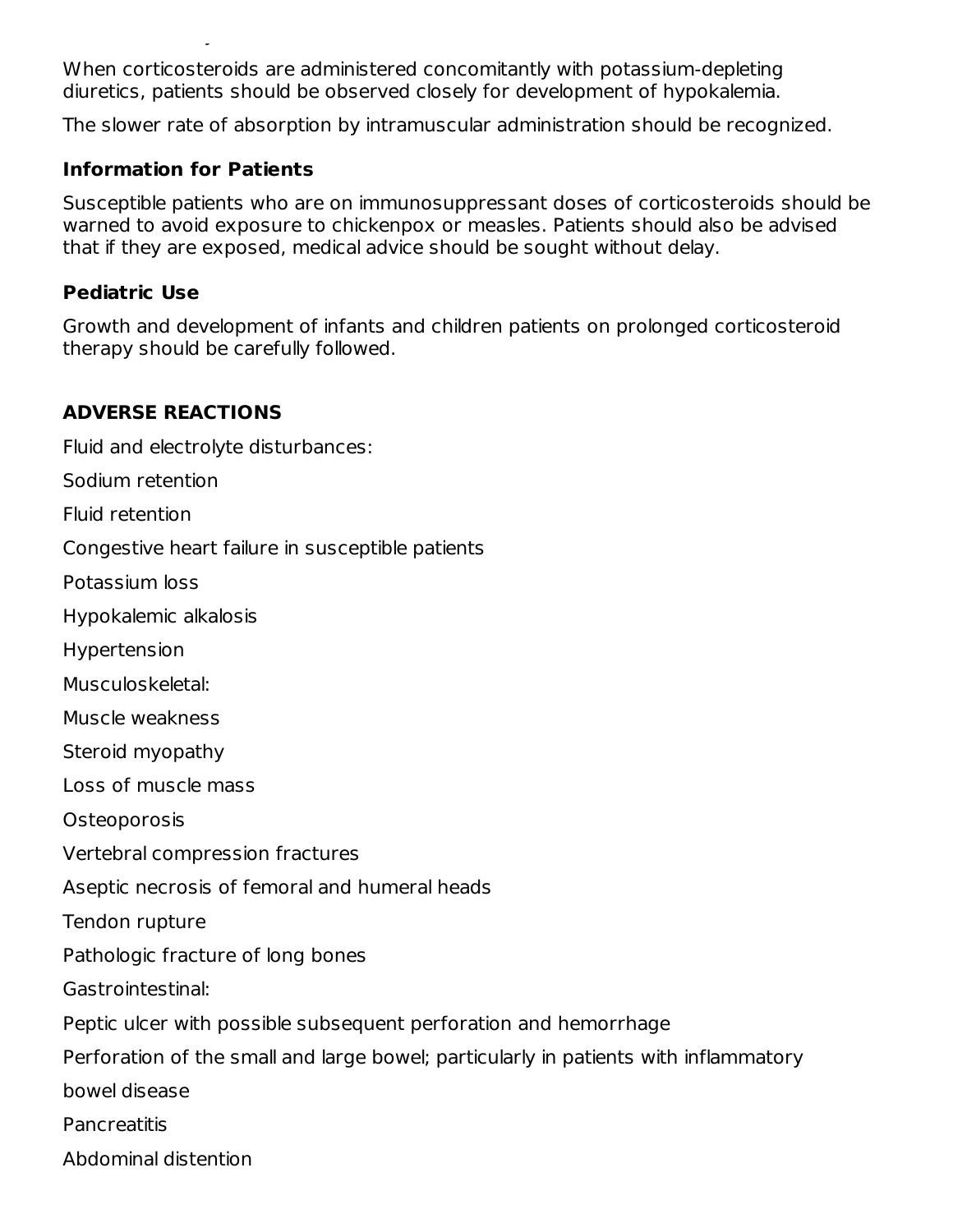Ulcerative esophagitis Dermatologic: Impaired wound healing Thin fragile skin Petechiae and ecchymoses Erythema Increased sweating May suppress reactions to skin tests Burning or tingling, especially in the perineal area (after IV injection) Other cutaneous reactions, such as allergic dermatitis, urticaria, angioneurotic edema Neurologic: **Convulsions** Increased intracranial pressure with papilledema (pseudotumor cerebri) usually after treatment Vertigo Headache Psychic disturbances Endocrine: Menstrual irregularities Development of cushingoid state Suppression of growth in pediatric patients Secondary adrenocortical and pituitary unresponsiveness, particularly in times of stress, as in trauma, surgery, or illness Decreased carbohydrate tolerance Manifestations of latent diabetes mellitus Increased requirements for insulin or oral hypoglycemic agents in diabetics **Hirsutism** Ophthalmic: Posterior subcapsular cataracts Increased intraocular pressure Glaucoma Exophthalmos Retinopathy of prematurity Metabolic: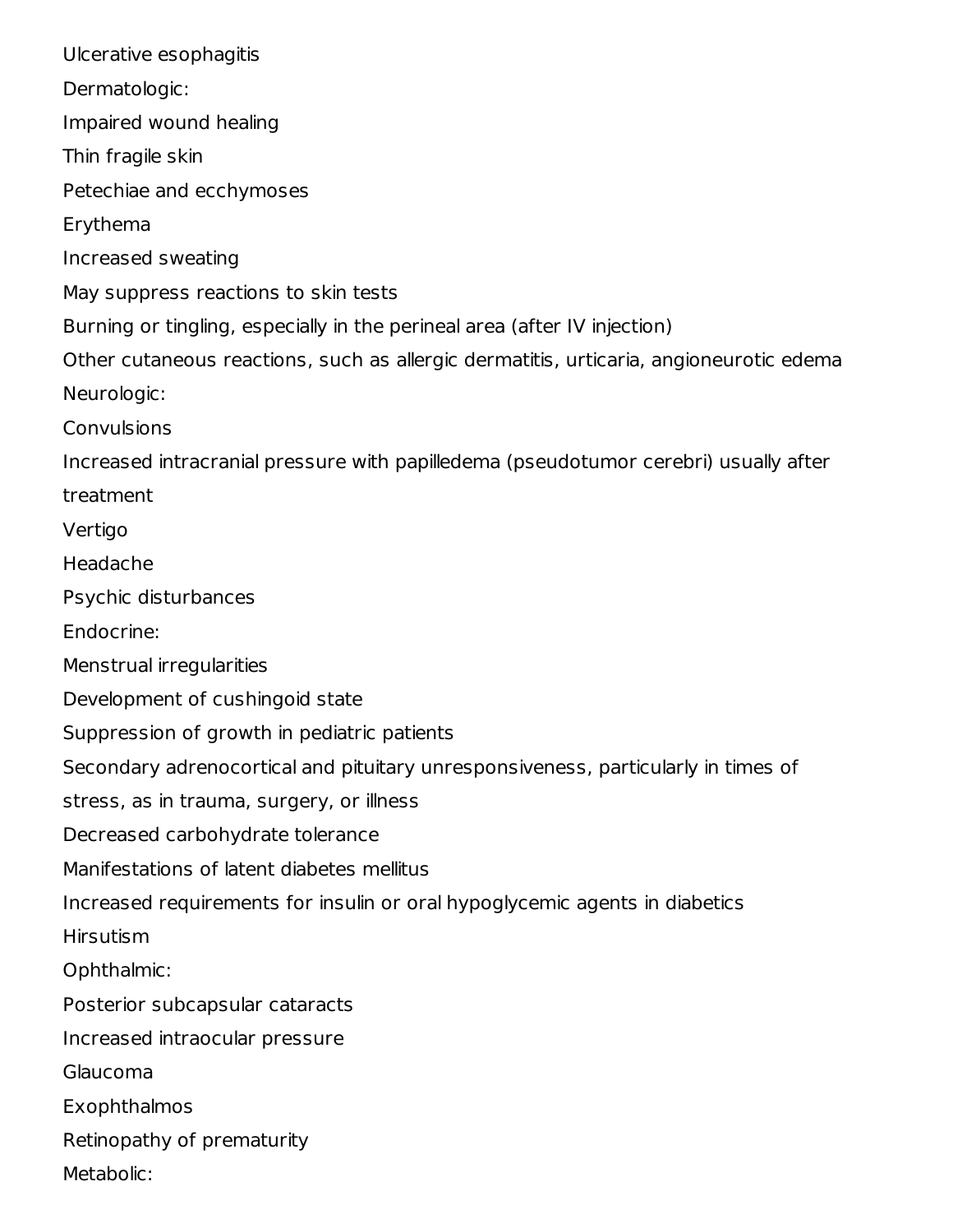Negative nitrogen balance due to protein catabolism

Cardiovascular:

Myocardial rupture following recent myocardial infarction (see **WARNINGS**)

Hypertrophic cardiomyopathy in low birth weight infants

Other:

Anaphylactoid or hypersensitivity reactions

Thromboembolism

Weight gain

Increased appetite

Nausea

Malaise

Hiccups

The following additional adverse reactions are related to parenteral corticosteroid therapy:

Hyperpigmentation or hypopigmentation

Subcutaneous and cutaneous atrophy

Sterile abscess

Charcot-like arthropathy

## **OVERDOSAGE**

Reports of acute toxicity and/or death following overdosage of glucocorticoids are rare. In the event of overdosage, no specific antidote is available; treatment is supportive and symptomatic.

The oral LD  $_{50}$  of dexamethasone in female mice was 6.5 g/kg. The intravenous LD  $_{50}$  of dexamethasone sodium phosphate in female mice was 794 mg/kg.

# **DOSAGE AND ADMINISTRATION**

Dexamethasone sodium phosphate injection, 10 mg/mL– For intravenous and intramuscular injection only.

Dexamethasone sodium phosphate injection can be given directly from the vial, or it can be added to Sodium Chloride Injection or Dextrose Injection and administered by intravenous drip.

Solutions used for intravenous administration or further dilution of this product should be preservative free when used in the neonate, especially the premature infant.

When it is mixed with an infusion solution, sterile precautions should be observed. Since infusion solutions generally do not contain preservatives, mixtures should be used within 24 hours.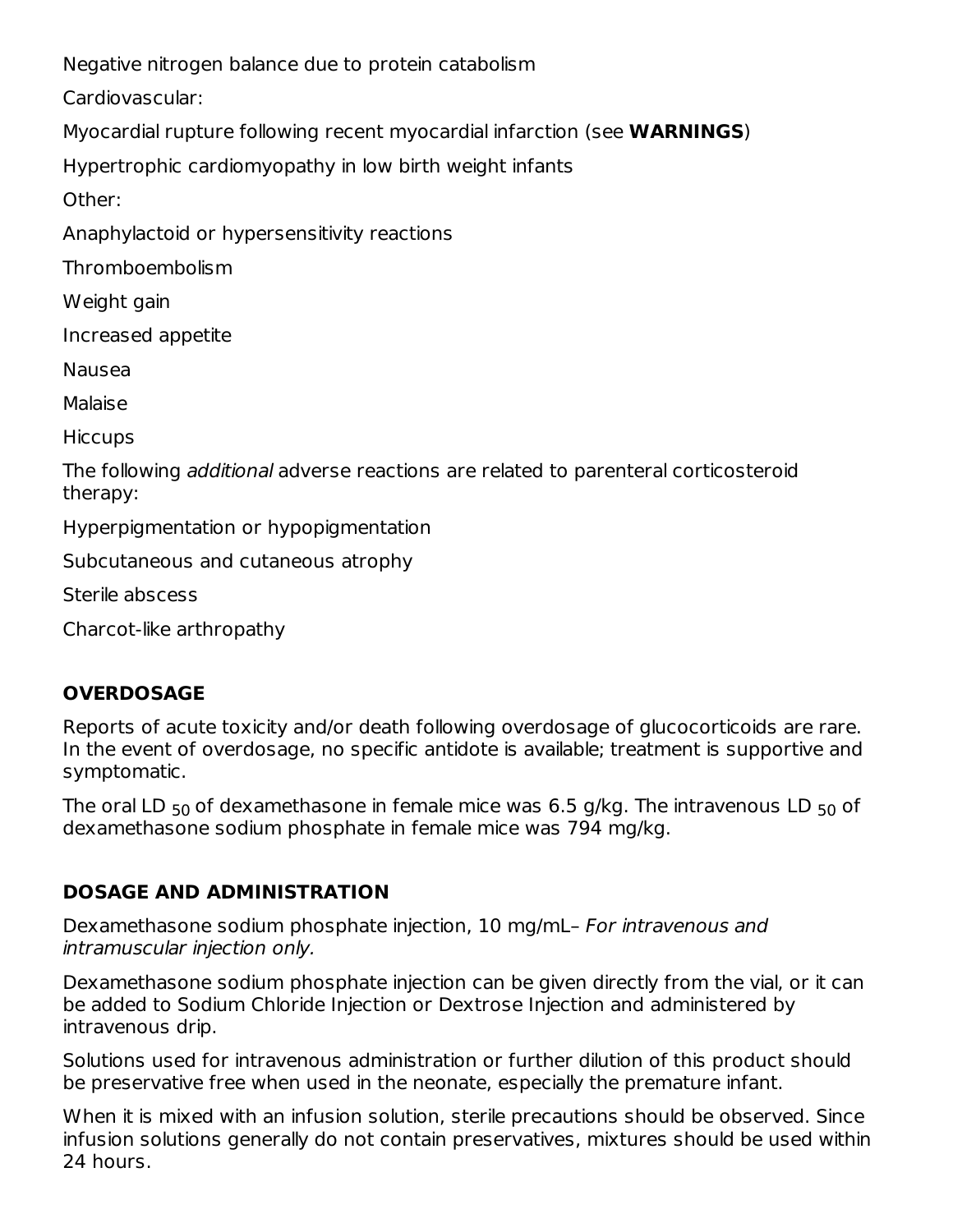#### **DOSAGE REQUIREMENTS ARE VARIABLE AND MUST BE INDIVIDUALIZED ON THE BASIS OF THE DISEASE AND THE RESPONSE OF THE PATIENT.**

### **Intravenous and Intramuscular Injection**

The initial dosage of dexamethasone sodium phosphate injection varies from 0.5 to 9 mg a day depending on the disease being treated. In less severe diseases doses lower than 0.5 mg may suffice, while in severe diseases doses higher than 9 mg may be required.

The initial dosage should be maintained or adjusted until the patient's response is satisfactory. If a satisfactory clinical response does not occur after a reasonable period of time, discontinue dexamethasone sodium phosphate injection and transfer the patient to other therapy.

After a favorable initial response, the proper maintenance dosage should be determined by decreasing the initial dosage in small amounts to the lowest dosage that maintains an adequate clinical response.

Patients should be observed closely for signs that might require dosage adjustment, including changes in clinical status resulting from remissions or exacerbations of the disease, individual drug responsiveness, and the effect of stress (e.g., surgery, infection, trauma). During stress it may be necessary to increase dosage temporarily.

If the drug is to be stopped after more than a few days of treatment, it usually should be withdrawn gradually.

When the intravenous route of administration is used, dosage usually should be the same as the oral dosage. In certain overwhelming, acute, life-threatening situations, however, administration in dosages exceeding the usual dosages may be justified and may be in multiples of the oral dosages. The slower rate of absorption by intramuscular administration should be recognized.

### **Shock**

There is a tendency in current medical practice to use high (pharmacologic) doses of corticosteroids for the treatment of unresponsive shock. The following dosages of dexamethasone sodium phosphate injection have been suggested by various authors:

| <b>Author</b> | <b>Dosage</b>                                                                                                                                 |
|---------------|-----------------------------------------------------------------------------------------------------------------------------------------------|
|               | Cavanagh <sup>[2]</sup> mg/kg of body weight per 24 hours by constant intravenous infusion after<br>an initial intravenous injection of 20 mg |
|               |                                                                                                                                               |
| 12            | Dietzman 2 to 6 mg/kg of body weight as a single intravenous injection                                                                        |
|               |                                                                                                                                               |
| Frank $^3$    | 40 mg initially followed by repeat intravenous injection every 4 to 6 hours while<br>shock persists                                           |
|               |                                                                                                                                               |
| Oaks $4$      | 40 mg initially followed by repeat intravenous injection every 2 to 6 hours while<br>shock persists                                           |
|               |                                                                                                                                               |
| Schumer<br>5  | 1 mg/kg of body weight as a single intravenous injection                                                                                      |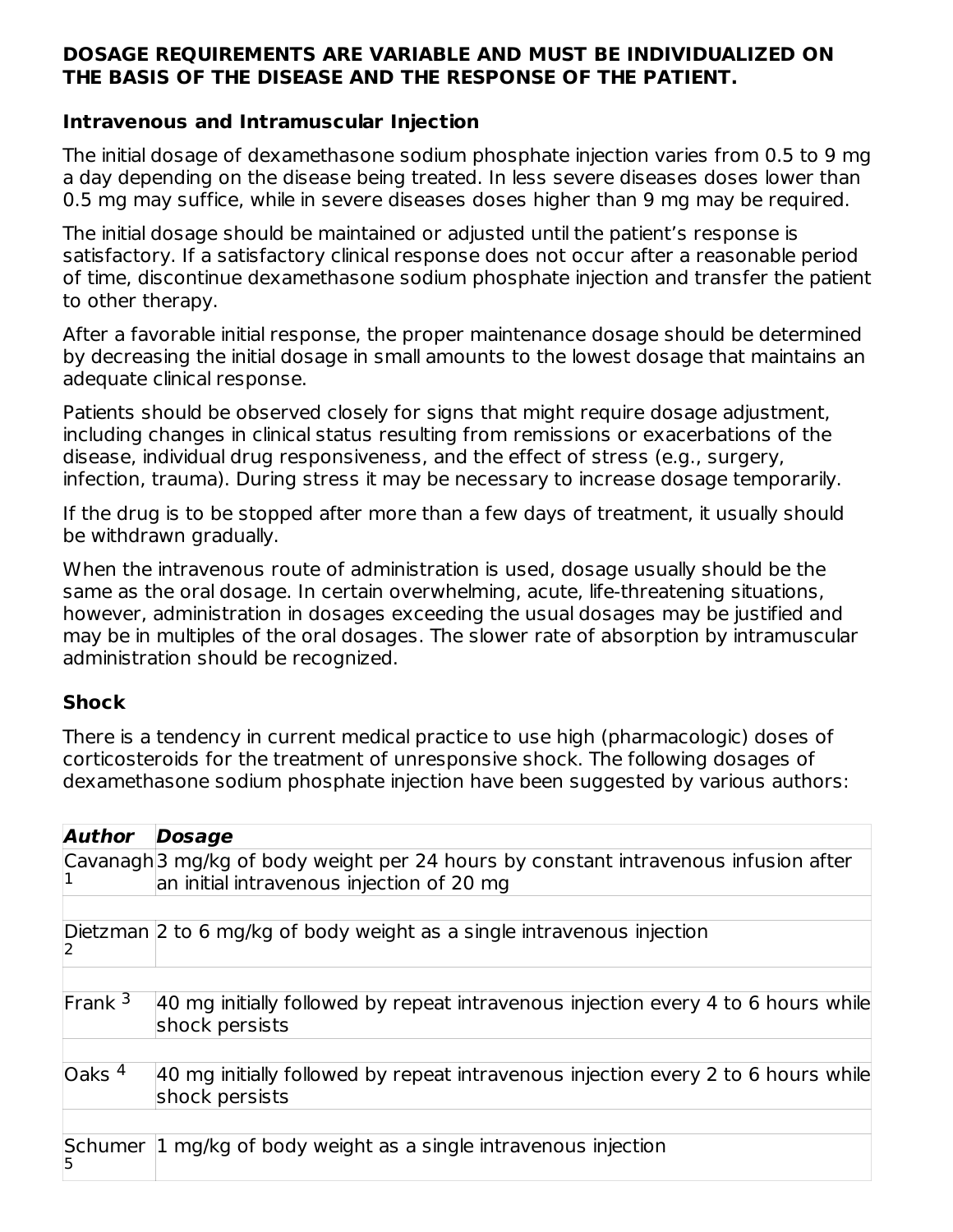Administration of high dose corticosteroid therapy should be continued only until the patient's condition has stabilized and usually not longer than 48 to 72 hours.

Although adverse reactions associated with high dose, short-term corticosteroid therapy are uncommon, peptic ulceration may occur.

## **Cerebral Edema**

Dexamethasone sodium phosphate injection is generally administered initially in a dosage of 10 mg intravenously followed by four mg every six hours intramuscularly until the symptoms of cerebral edema subside. Response is usually noted within 12 to 24 hours and dosage may be reduced after two to four days and gradually discontinued over a period of five to seven days. For palliative management of patients with recurrent or inoperable brain tumors, maintenance therapy with 2 mg two or three times a day may be effective.

## **Acute Allergic Disorders**

In acute, self-limited allergic disorders or acute exacerbations of chronic allergic disorders, the following dosage schedule combining parenteral and oral therapy is suggested:

Dexamethasone sodium phosphate injection, first day, 4 or 8 mg intramuscularly.

Dexamethasone tablets, 0.75 mg: second and third days, 4 tablets in two divided doses each day; fourth day, 2 tablets in two divided doses; fifth and sixth days, 1 tablet each day; seventh day, no treatment; eighth day, follow-up visit.

This schedule is designed to ensure adequate therapy during acute episodes, while minimizing the risk of overdosage in chronic cases.

Parenteral drug products should be inspected visually for particulate matter and discoloration prior to administration, whenever the solution and container permit.

## **HOW SUPPLIED**

Dexamethasone Sodium Phosphate Injection, USP **(Preservative Free)** equivalent to 10 mg dexamethasone phosphate, is supplied in a single dose vial as follows:

| <b>Product NDC</b> |     |                 |                                                                              |
|--------------------|-----|-----------------|------------------------------------------------------------------------------|
| No.                | No. | <b>Strength</b> | <b>Vial Size</b>                                                             |
|                    |     |                 | $ 500601 $ $ 63323-506-01 10$ mg per mL 1 mL vial, packaged in twenty-fives. |

This container closure is not made with natural rubber latex.

### **Storage**

Store at 20° to 25°C (68° to 77°F) [see USP Controlled Room Temperature]. Sensitive to heat. Do not autoclave.

Protect from freezing.

## **Protect from light.**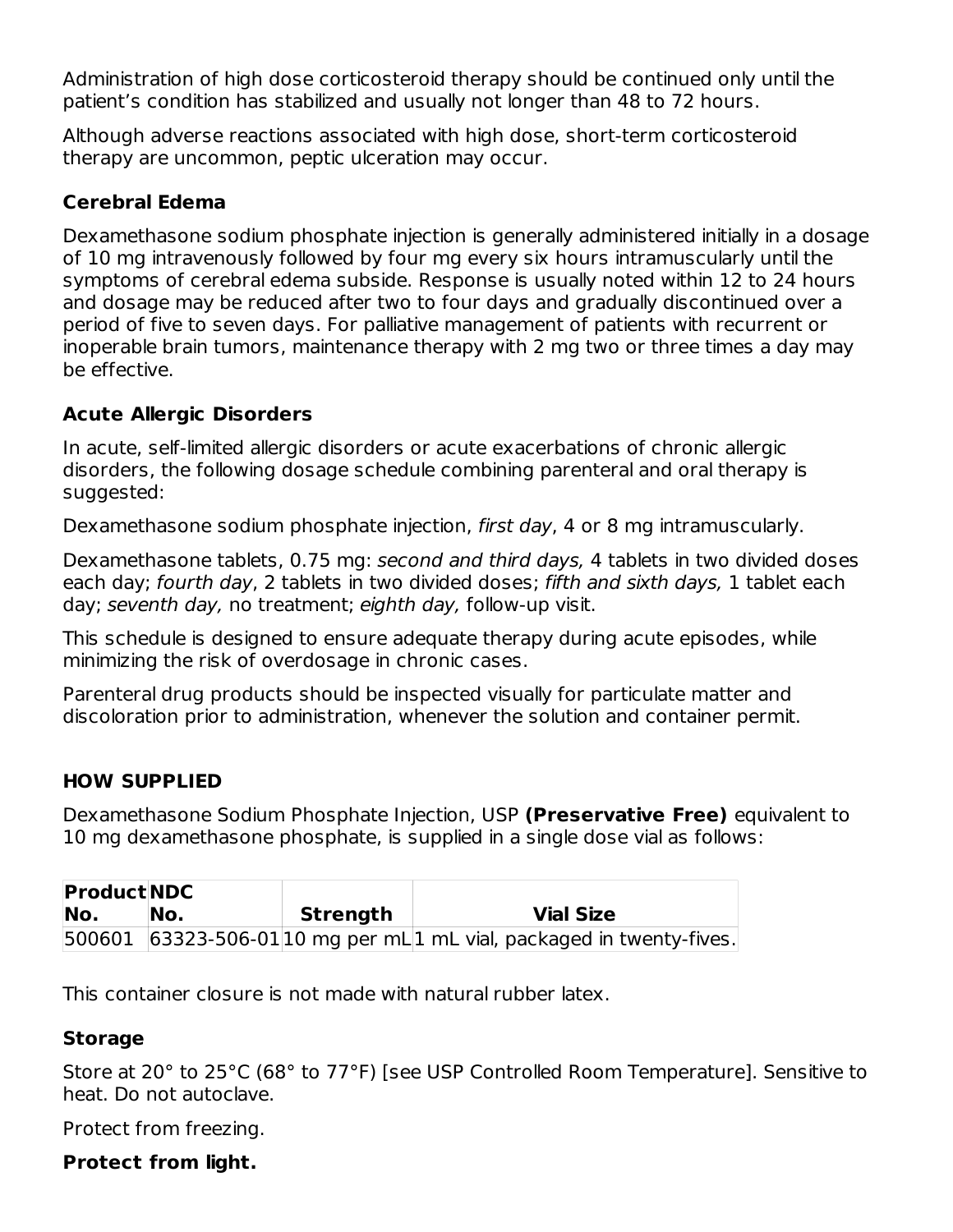## **Single dose vials–Store in container until time of use. Discard unused portion.**

## **REFERENCES**

- 1. Cavanagh, D.; Singh, K.B.: Endotoxin shock in pregnancy and abortion, in: "Corticosteroids in the Treatment of Shock", Schumer, W.; Nyhus, L.M., Editors, Urbana, University of Illinois Press, 1970, pp. 86-96.
- 2. Dietzman, R.H.; Ersek, R.A.; Bloch, J.M.; Lilleheir, R.C.: High-output, low-resistance gram-negative septic shock in man, Angiology 20: 691-700, Dec. 1969.
- 3. Frank, E.: Clinical observations in shock and management (in: Shields, T.F., ed.: Symposium on current concepts and management of shock), J. Maine Med. Ass. 59: 195-200, Oct. 1968.
- 4. Oaks, W. W.; Cohen, H.E.: Endotoxin shock in the geriatric patient, Geriat. 22: 120- 130, Mar. 1967.
- 5. Schumer, W.; Nyhus, L.M.: Corticosteroid effect on biochemical parameters of human oligemic shock, Arch. Surg. 100: 405-408, Apr. 1970.



## 45955E

Revised: May 2014

## **Lidocaine Hydrochloride Injection, USP**

For Infiltration and Nerve Block

Rx only

## **DESCRIPTION**

Lidocaine hydrochloride injection, USP is sterile, nonpyrogenic, aqueous solution that contains a local anesthetic agent and is administered parenterally by injection. See **INDICATIONS AND USAGE** section for specific uses.

Lidocaine hydrochloride injection, USP contains lidocaine hydrochloride, which is chemically designated as acetamide, 2-(diethylamino)-N-(2,6-dimethylphenyl)-, monohydrochloride and has the molecular weight 270.8. Lidocaine hydrochloride (C  $_{\rm 14}$ H  $_{22}N$   $_{2}O \cdot$  HCl) has the following structural formula:



Lidocaine hydrochloride injection, USP is a sterile, nonpyrogenic, isotonic solution containing sodium chloride. The pH of the solution is adjusted to approximately 6.5 (5.0 to 7.0) with sodium hydroxide and/or hydrochloric acid.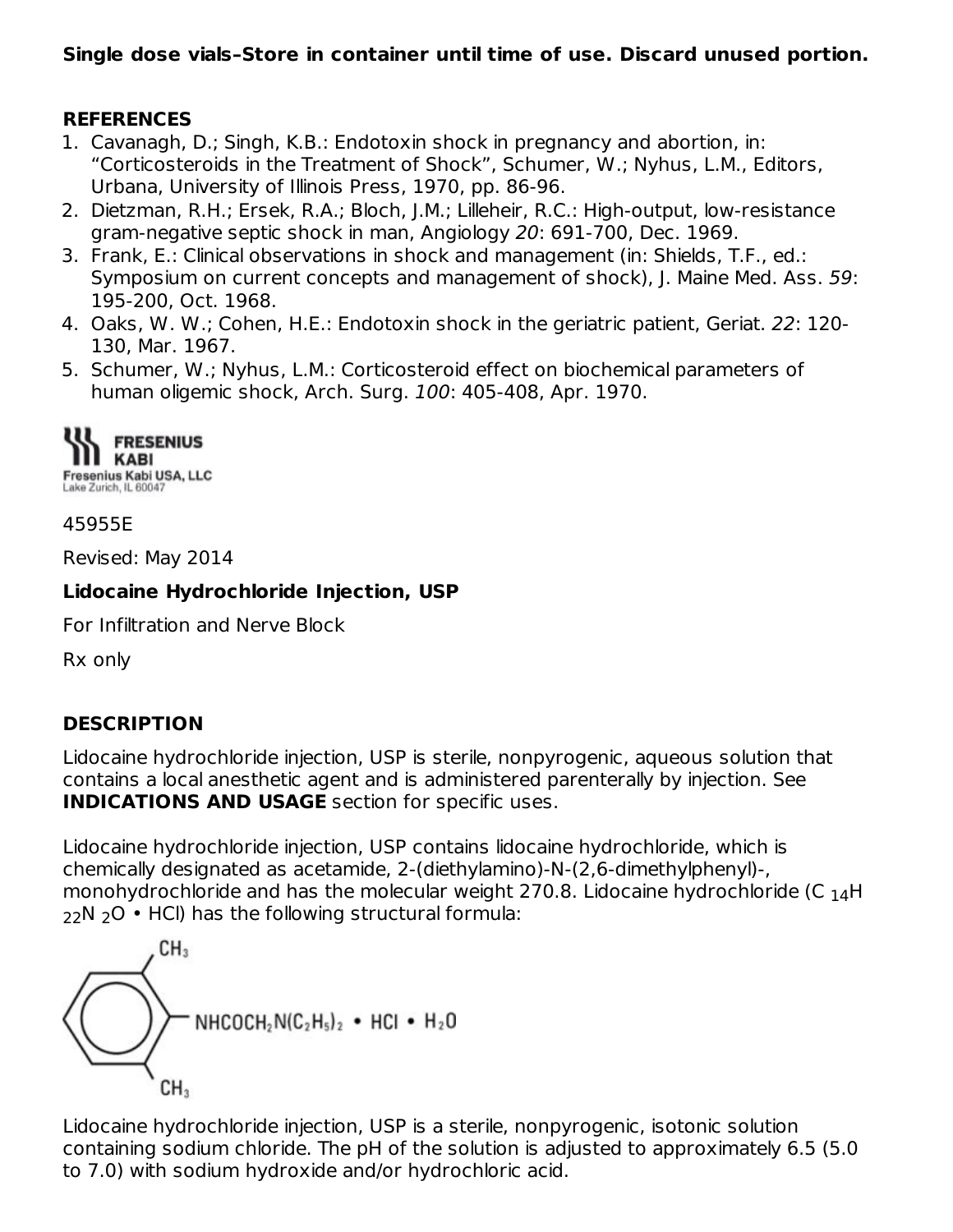## **CLINICAL PHARMACOLOGY**

### **Mechanism of Action**

Lidocaine stabilizes the neuronal membrane by inhibiting the ionic fluxes required for the initiation and conduction of impulses thereby effecting local anesthetic action.

### **Hemodynamics**

Excessive blood levels may cause changes in cardiac output, total peripheral resistance, and mean arterial pressure. With central neural blockade these changes may be attributable to block of autonomic fibers, a direct depressant effect of the local anesthetic agent on various components of the cardiovascular system, and/or the betaadrenergic receptor stimulating action of epinephrine when present. The net effect is normally a modest hypotension when the recommended dosages are not exceeded.

#### **Pharmacokinetics and Metabolism**

Information derived from diverse formulations, concentrations and usages reveals that lidocaine is completely absorbed following parenteral administration, its rate of absorption depending, for example, upon various factors such as the site of administration and the presence or absence of a vasoconstrictor agent. Except for intravascular administration, the highest blood levels are obtained following intercostal nerve block and the lowest after subcutaneous administration.

The plasma binding of lidocaine is dependent on drug concentration, and the fraction bound decreases with increasing concentration. At concentrations of 1 to 4 mcg of free base per mL 60 to 80 percent of lidocaine is protein bound. Binding is also dependent on the plasma concentration of the alpha-1-acid glycoprotein.

Lidocaine crosses the blood-brain and placental barriers, presumably by passive diffusion.

Lidocaine is metabolized rapidly by the liver, and metabolites and unchanged drug are excreted by the kidneys. Biotransformation includes oxidative N-dealkylation, ring hydroxylation, cleavage of the amide linkage, and conjugation. N-dealkylation, a major pathway of biotransformation, yields the metabolites monoethylglycinexylidide and glycinexylidide. The pharmacological/toxicological actions of these metabolites are similar to, but less potent than, those of lidocaine. Approximately 90% of lidocaine administered is excreted in the form of various metabolites, and less than 10% is excreted unchanged. The primary metabolite in urine is a conjugate of 4-hydroxy-2,6 dimethylaniline.

The elimination half-life of lidocaine following an intravenous bolus injection is typically 1.5 to 2 hours. Because of the rapid rate at which lidocaine is metabolized, any condition that affects liver function may alter lidocaine kinetics. The half-life may be prolonged twofold or more in patients with liver dysfunction. Renal dysfunction does not affect lidocaine kinetics but may increase the accumulation of metabolites.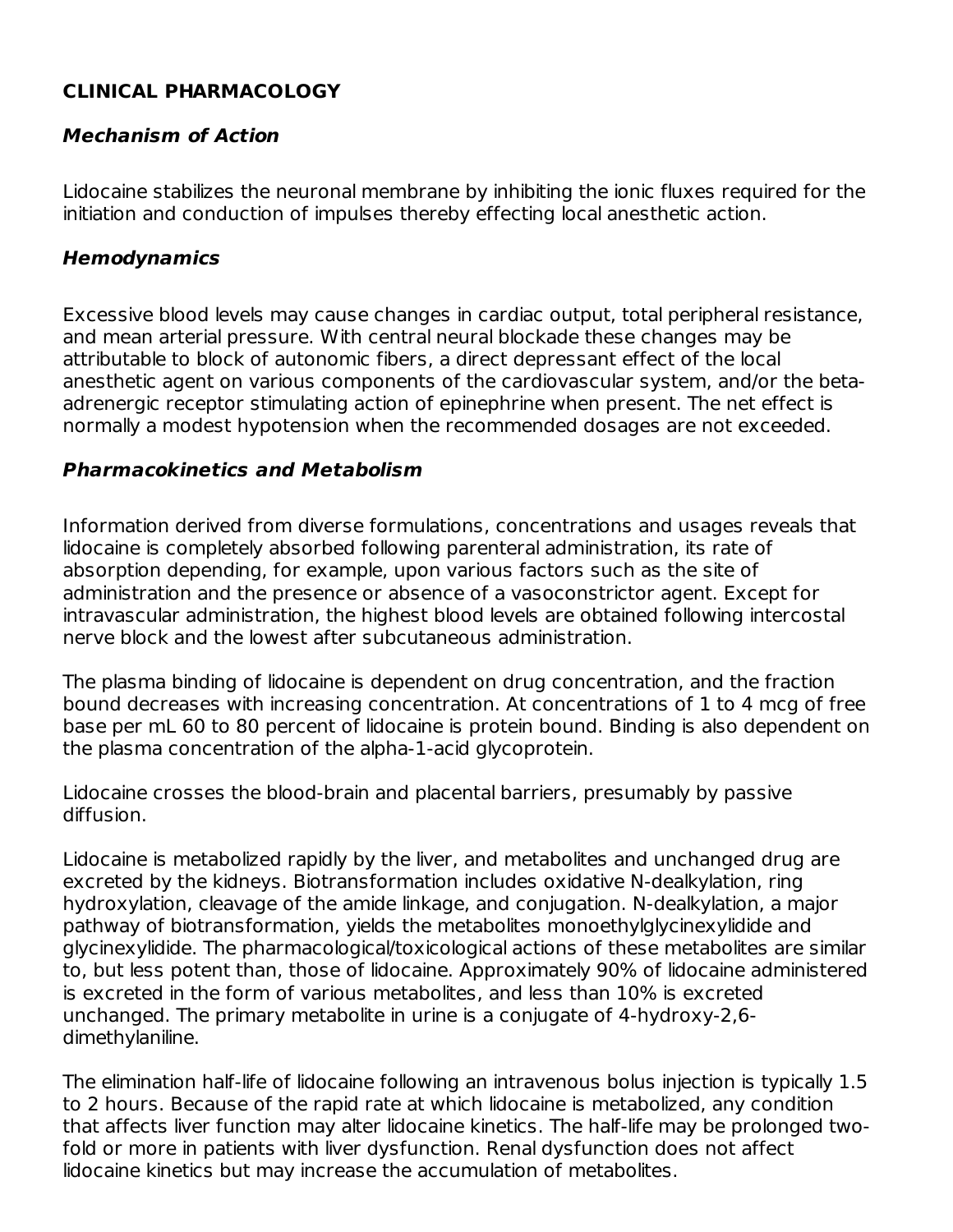Factors such as acidosis and the use of CNS stimulants and depressants affect the CNS levels of lidocaine required to produce overt systemic effects. Objective adverse manifestations become increasingly apparent with increasing venous plasma levels above 6 mcg free base per mL. In the rhesus monkey arterial blood levels of 18 to 21 mcg/mL have been shown to be threshold for convulsive activity.

### **INDICATIONS AND USAGE**

Lidocaine hydrochloride injection is indicated for production of local or regional anesthesia by infiltration techniques such as percutaneous injection and intravenous regional anesthesia by peripheral nerve block techniques such as brachial plexus and intercostal and by central neural techniques such as lumbar and caudal epidural blocks, when the accepted procedures for these techniques as described in standard textbooks are observed.

### **CONTRAINDICATIONS**

Lidocaine hydrochloride is contraindicated in patients with a known history of hypersensitivity to local anesthetics of the amide type.

#### **WARNINGS**

LIDOCAINE HYDROCHLORIDE INJECTION FOR INFILTRATION AND NERVE BLOCK SHOULD BE EMPLOYED ONLY BY CLINICIANS WHO ARE WELL VERSED IN DIAGNOSIS AND MANAGEMENT OF DOSE-RELATED TOXICITY AND OTHER ACUTE EMERGENCIES THAT MIGHT ARISE FROM THE BLOCK TO BE EMPLOYED AND THEN ONLY AFTER ENSURING THE IMMEDIATE AVAILABILITY OF OXYGEN, OTHER RESUSCITATIVE DRUGS, CARDIOPULMONARY EQUIPMENT AND THE PERSONNEL NEEDED FOR PROPER MANAGEMENT OF TOXIC REACTIONS AND RELATED EMERGENCIES (see also **ADVERSE REACTIONS**and **PRECAUTIONS**). DELAY IN PROPER MANAGEMENT OF DOSE-RELATED TOXICITY, UNDERVENTILATION FROM ANY CAUSE AND/OR ALTERED SENSITIVITY MAY LEAD TO THE DEVELOPMENT OF ACIDOSIS, CARDIAC ARREST AND, POSSIBLY, DEATH.

#### **Methemoglobinemia**

Cases of methemoglobinemia have been reported in association with local anesthetic use. Although all patients are at risk for methemoglobinemia, patients with glucose-6 phosphate dehydrogenase deficiency, congenital or idiopathic methemoglobinemia, cardiac or pulmonary compromise, infants under 6 months of age, and concurrent exposure to oxidizing agents or their metabolites are more susceptible to developing clinical manifestations of the condition. If local anesthetics must be used in these patients, close monitoring for symptoms and signs of methemoglobinemia is recommended.

Signs of methemoglobinemia may occur immediately or may be delayed some hours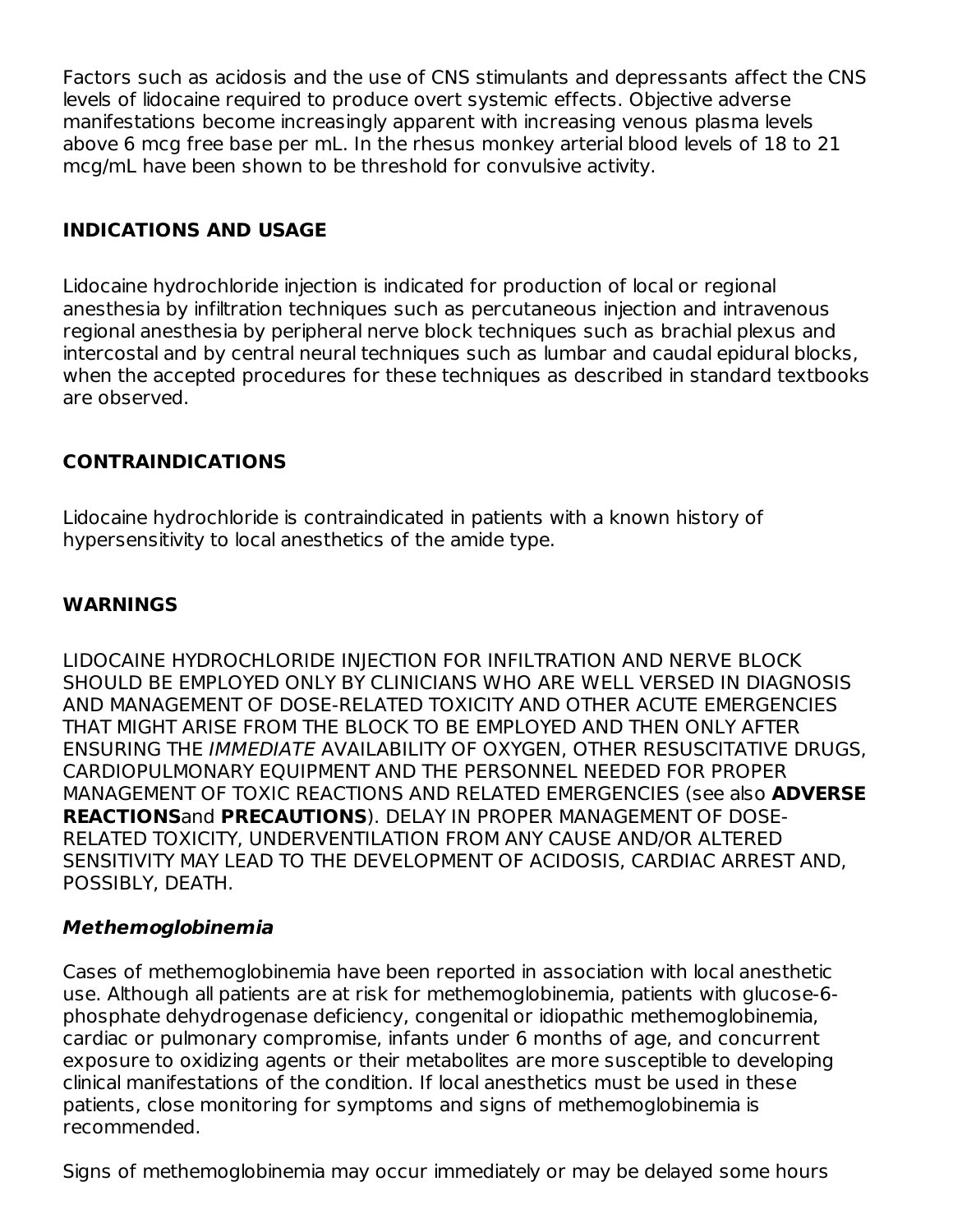after exposure, and are characterized by a cyanotic skin discoloration and/or abnormal coloration of the blood. Methemoglobin levels may continue to rise; therefore, immediate treatment is required to avert more serious central nervous system and cardiovascular adverse effects, including seizures, coma, arrhythmias, and death. Discontinue lidocaine hydrochloride and any other oxidizing agents. Depending on the severity of the signs and symptoms, patients may respond to supportive care, i.e., oxygen therapy, hydration. A more severe clinical presentation may require treatment with methylene blue, exchange transfusion, or hyperbaric oxygen.

Intra-articular infusions of local anesthetics following arthroscopic and other surgical procedures is an unapproved use, and there have been postmarketing reports of chondrolysis in patients receiving such infusions. The majority of reported cases of chondrolysis have involved the shoulder joint; cases of gleno-humeral chondrolysis have been described in pediatric and adult patients following intra-articular infusions of local anesthetics with and without epinephrine for periods of 48 to 72 hours. There is insufficient information to determine whether shorter infusion periods are not associated with these findings. The time of onset of symptoms, such as joint pain, stiffness and loss of motion can be variable, but may begin as early as the 2 <sup>nd</sup> month after surgery. Currently, there is no effective treatment for chondrolysis; patients who experienced chondrolysis have required additional diagnostic and therapeutic procedures and some required arthroplasty or shoulder replacement.

To avoid intravascular injection, aspiration should be performed before the local anesthetic solution is injected. The needle must be repositioned until no return of blood can be elicited by aspiration. Note, however, that the absence of blood in the syringe does not guarantee that intravascular injection has been avoided.

Anaphylactic reactions may occur following administration of lidocaine hydrochloride (see **ADVERSE REACTIONS**).

In the case of severe reaction, discontinue the use of the drug.

### **PRECAUTIONS**

#### **General**

The safety and effectiveness of lidocaine hydrochloride depend on proper dosage, correct technique, adequate precautions, and readiness for emergencies. Standard textbooks should be consulted for specific techniques and precautions for various regional anesthetic procedures.

Resuscitative equipment, oxygen, and other resuscitative drugs should be available for immediate use (see **WARNINGS**and **ADVERSE REACTIONS**). The lowest dosage that results in effective anesthesia should be used to avoid high plasma levels and serious adverse effects. Syringe aspirations should also be performed before and during each supplemental injection when using indwelling catheter techniques. During the administration of epidural anesthesia, it is recommended that a test dose be administered initially and that the patient be monitored for central nervous system toxicity and cardiovascular toxicity, as well as for signs of unintended intrathecal administration, before proceeding. When clinical conditions permit, consideration should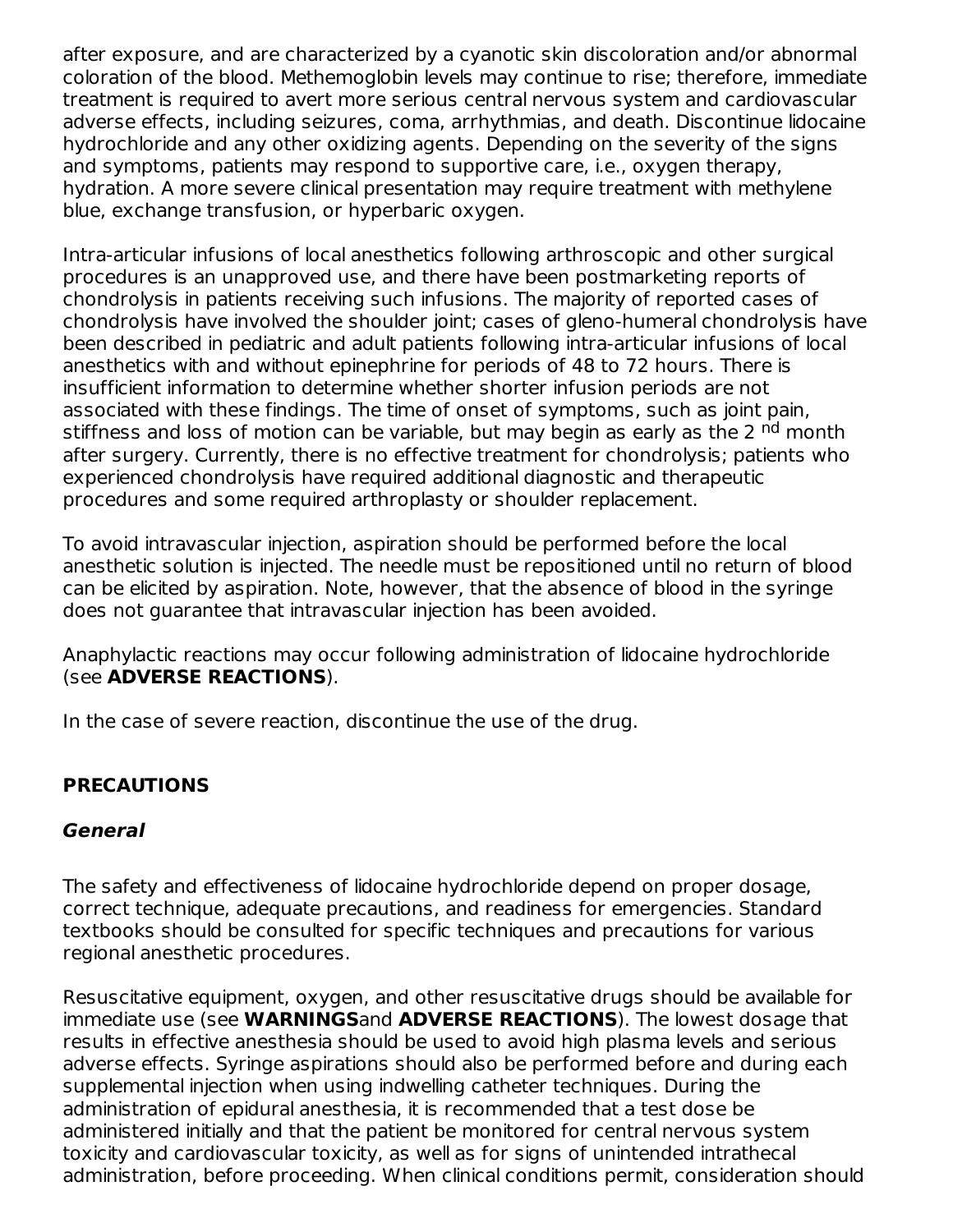be given to employing local anesthetic solutions that contain epinephrine for the test dose because circulatory changes compatible with epinephrine may also serve as a warning sign of unintended intravascular injection. An intravascular injection is still possible even if aspirations for blood are negative. Repeated doses of lidocaine hydrochloride may cause significant increases in blood levels with each repeated dose because of slow accumulation of the drug or its metabolites. Tolerance to elevated blood levels varies with the status of the patient. Debilitated, elderly patients, acutely ill patients, and children should be given reduced doses commensurate with their age and physical condition. Lidocaine hydrochloride should also be used with caution in patients with severe shock or heart block.

Lumbar and caudal epidural anesthesia should be used with extreme caution in persons with the following conditions: existing neurological disease, spinal deformities, septicemia, and severe hypertension.

Local anesthetic solutions containing a vasoconstrictor should be used cautiously and in carefully circumscribed quantities in areas of the body supplied by end arteries or having otherwise compromised blood supply. Patients with peripheral vascular disease and those with hypertensive vascular disease may exhibit exaggerated vasoconstrictor response. Ischemic injury or necrosis may result. Preparations containing a vasoconstrictor should be used with caution in patients during or following the administration of potent general anesthetic agents, since cardiac arrhythmias may occur under such conditions.

Careful and constant monitoring of cardiovascular and respiratory (adequacy of ventilation) vital signs and the patient's state of consciousness should be accomplished after each local anesthetic injection. It should be kept in mind at such times that restlessness, anxiety, tinnitus, dizziness, blurred vision, tremors, depression or drowsiness may be early warning signs of central nervous system toxicity.

Since amide-type local anesthetics are metabolized by the liver, lidocaine hydrochloride injection should be used with caution in patients with hepatic disease. Patients with severe hepatic disease, because of their inability to metabolize local anesthetics normally, are at greater risk of developing toxic plasma concentrations. Lidocaine hydrochloride injection should also be used with caution in patients with impaired cardiovascular function since they may be less able to compensate for functional changes associated with the prolongation of A-V conduction produced by these drugs.

Many drugs used during the conduct of anesthesia are considered potential triggering agents for familial malignant hyperthermia. Since it is not known whether amide-type local anesthetics may trigger this reaction and since the need for supplemental general anesthesia cannot be predicted in advance, it is suggested that a standard protocol for the management of malignant hyperthermia should be available. Early unexplained signs of tachycardia, tachypnea, labile blood pressure and metabolic acidosis may precede temperature elevation. Successful outcome is dependent on early diagnosis, prompt discontinuance of the suspect triggering agent(s) and institution of treatment, including oxygen therapy, indicated supportive measures and dantrolene (consult dantrolene sodium intravenous package insert before using).

Proper tourniquet technique, as described in publications and standard textbooks, is essential in the performance of intravenous regional anesthesia. Solutions containing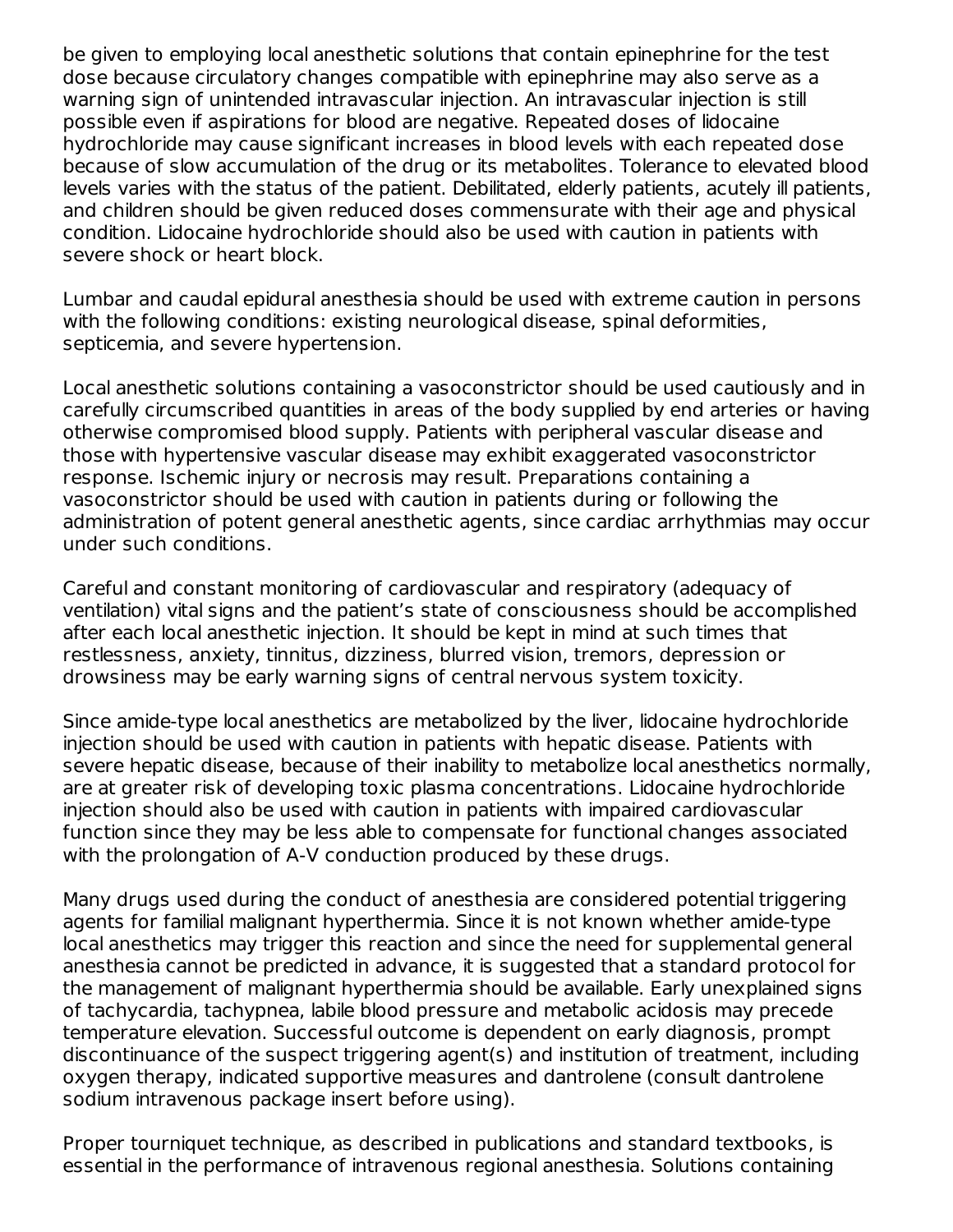epinephrine or other vasoconstrictors should not be used for this technique.

Lidocaine hydrochloride should be used with caution in persons with known drug sensitivities. Patients allergic to para-aminobenzoic acid derivatives (procaine, tetracaine, benzocaine, etc.) have not shown cross sensitivity to lidocaine hydrochloride.

### **Use in the Head and Neck Area**

Small doses of local anesthetics injected into the head and neck area, including retrobulbar, dental and stellate ganglion blocks, may produce adverse reactions similar to systemic toxicity seen with unintentional intravascular injections of larger doses. Confusion, convulsions, respiratory depression and/or respiratory arrest, and cardiovascular stimulation or depression have been reported. These reactions may be due to intra-arterial injection of the local anesthetic with retrograde flow to the cerebral circulation. Patients receiving these blocks should have their circulation and respiration monitored and be constantly observed. Resuscitative equipment and personnel for treating adverse reactions should be immediately available. Dosage recommendations should not be exceeded (see **DOSAGE AND ADMINISTRATION**).

### **Information for Patients**

When appropriate, patients should be informed in advance that they may experience temporary loss of sensation and motor activity, usually in the lower half of the body, following proper administration of epidural anesthesia.

Inform patients that use of local anesthetics may cause methemoglobinemia, a serious condition that must be treated promptly. Advise patients or caregivers to seek immediate medical attention if they or someone in their care experience the following signs or symptoms: pale, gray, or blue colored skin (cyanosis); headache; rapid heart rate; shortness of breath; lightheadedness; or fatigue.

### **Clinically Significant Drug Interactions**

The administration of local anesthetic solutions containing epinephrine or norepinephrine to patients receiving monoamine oxidase inhibitors or tricyclic antidepressants may produce severe, prolonged hypertension.

Phenothiazines and butyrophenones may reduce or reverse the pressor effect of epinephrine.

Concurrent use of these agents should generally be avoided. In situations when concurrent therapy is necessary, careful patient monitoring is essential.

Concurrent administration of vasopressor drugs (for the treatment of hypotension related to obstetric blocks) and ergot-type oxytocic drugs may cause severe, persistent hypertension or cerebrovascular accidents.

### **Drug/Laboratory Test Interactions**

The intramuscular injection of lidocaine hydrochloride may result in an increase in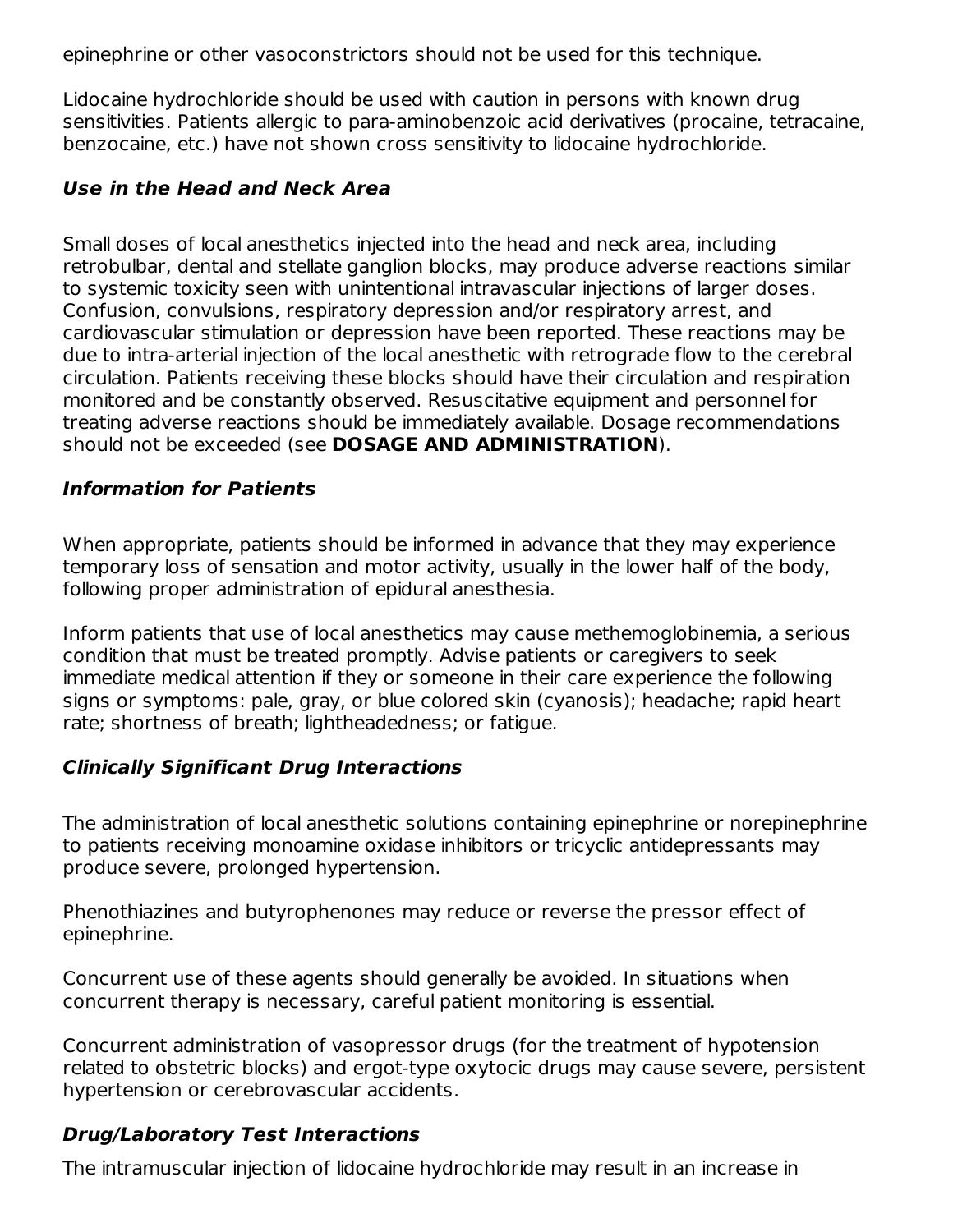creatine phosphokinase levels. Thus, the use of this enzyme determination, without isoenzyme separation, as a diagnostic test for the presence of acute myocardial infarction may be compromised by the intramuscular injection of lidocaine hydrochloride.

Patients who are administered local anesthetics are at increased risk of developing methemoglobinemia when concurrently exposed to the following drugs, which could include other local anesthetics:

## **Examples of Drugs Associated with Methemoglobinemia:**

| <b>Class</b>          | <b>Examples</b>                                                                                              |
|-----------------------|--------------------------------------------------------------------------------------------------------------|
| Nitrates/Nitrites     | nitric oxide, nitroglycerin, nitroprusside, nitrous oxide                                                    |
| Local anesthetics     | articaine, benzocaine, bupivacaine, lidocaine,<br>mepivacaine, prilocaine, procaine, ropivacaine, tetracaine |
| Antineoplastic agents | cyclophosphamide, flutamide, hydroxyurea, ifosfamide,<br>rasburicase                                         |
| <b>Antibiotics</b>    | dapsone, nitrofurantoin, para-aminosalicylic acid,<br>sulfonamides                                           |
| Antimalarials         | chloroquine, primaquine                                                                                      |
| Anticonvulsants       | Phenobarbital, phenytoin, sodium valproate                                                                   |
| Other drugs           | acetaminophen, metoclopramide, quinine,<br>sulfasalazine                                                     |

### **Carcinogenesis, Mutagenesis, Impairment of Fertility**

Studies of lidocaine hydrochloride in animals to evaluate the carcinogenic and mutagenic potential or the effect on fertility have not been conducted.

## **Pregnancy**

### Teratogenic Effects

Reproduction studies have been performed in rats at doses up to 6.6 times the human dose and have revealed no evidence of harm to the fetus caused by lidocaine hydrochloride. There are, however, no adequate and well-controlled studies in pregnant women. Animal reproduction studies are not always predictive of human response. General consideration should be given to this fact before administering lidocaine hydrochloride to women of childbearing potential, especially during early pregnancy when maximum organogenesis takes place.

## **Labor and Delivery**

Local anesthetics rapidly cross the placenta and when used for epidural, paracervical, pudendal or caudal block anesthesia, can cause varying degrees of maternal, fetal and neonatal toxicity see **CLINICAL PHARMACOLOGY, Pharmacokinetics and Metabolism**). The potential for toxicity depends upon the procedure performed, the type and amount of drug used, and the technique of drug administration. Adverse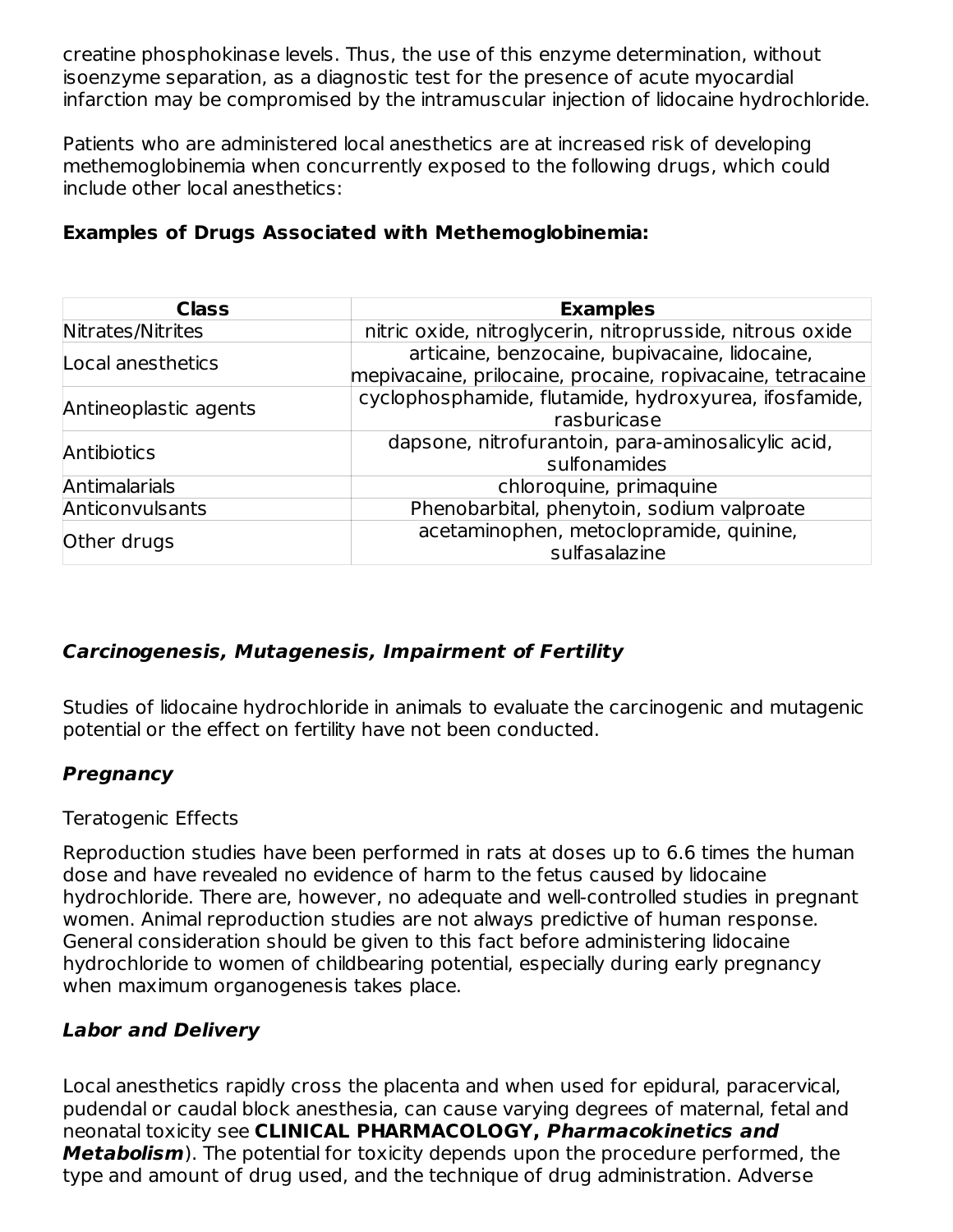reactions in the parturient, fetus and neonate involve alterations of the central nervous system, peripheral vascular tone and cardiac function.

Maternal hypotension has resulted from regional anesthesia. Local anesthetics produce vasodilation by blocking sympathetic nerves. Elevating the patient's legs and positioning her on her left side will help prevent decreases in blood pressure.

The fetal heart rate also should be monitored continuously, and electronic fetal monitoring is highly advisable.

Epidural, spinal, paracervical, or pudendal anesthesia may alter the forces of parturition through changes in uterine contractility or maternal expulsive efforts. In one study, paracervical block anesthesia was associated with a decrease in the mean duration of first stage labor and facilitation of cervical dilation. However, spinal and epidural anesthesia have also been reported to prolong the second stage of labor by removing the parturient's reflex urge to bear down or by interfering with motor function. The use of obstetrical anesthesia may increase the need for forceps assistance.

The use of some local anesthetic drug products during labor and delivery may be followed by diminished muscle strength and tone for the first day or two of life. The long-term significance of these observations is unknown. Fetal bradycardia may occur in 20 to 30 percent of patients receiving paracervical nerve block anesthesia with the amide-type local anesthetics and may be associated with fetal acidosis. Fetal heart rate should always be monitored during paracervical anesthesia. The physician should weigh the possible advantages against risks when considering a paracervical block in prematurity, toxemia of pregnancy, and fetal distress. Careful adherence to recommended dosage is of the utmost importance in obstetrical paracervical block. Failure to achieve adequate analgesia with recommended doses should arouse suspicion of intravascular or fetal intracranial injection. Cases compatible with unintended fetal intracranial injection of local anesthetic solution have been reported following intended paracervical or pudendal block or both. Babies so affected present with unexplained neonatal depression at birth, which correlates with high local anesthetic serum levels, and often manifest seizures within six hours. Prompt use of supportive measures combined with forced urinary excretion of the local anesthetic has been used successfully to manage this complication.

Case reports of maternal convulsions and cardiovascular collapse following use of some local anesthetics for paracervical block in early pregnancy (as anesthesia for elective abortion) suggest that systemic absorption under these circumstances may be rapid. The recommended maximum dose of each drug should not be exceeded. Injection should be made slowly and with frequent aspiration. Allow a 5-minute interval between sides.

### **Nursing Mothers**

It is not known whether this drug is excreted in human milk. Because many drugs are excreted in human milk, caution should be exercised when lidocaine hydrochloride is administered to a nursing woman.

### **Pediatric Use**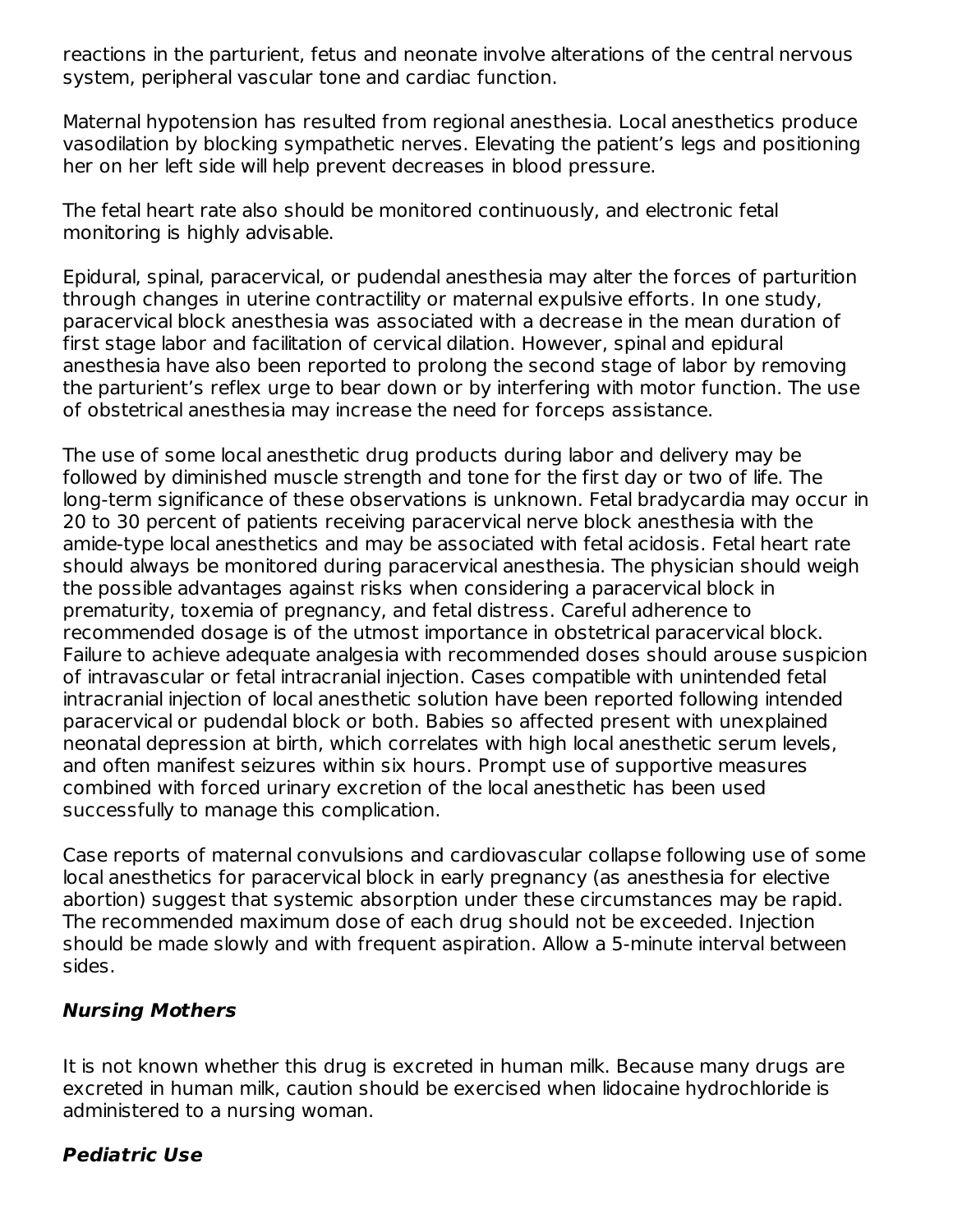Dosages in children should be reduced, commensurate with age, body weight and physical condition, see **DOSAGE AND ADMINISTRATION**.

# **ADVERSE REACTIONS**

## **Systemic**

Adverse experiences following the administration of lidocaine hydrochloride are similar in nature to those observed with other amide local anesthetic agents. These adverse experiences are, in general, dose-related and may result from high plasma levels caused by excessive dosage, rapid absorption or inadvertent intravascular injection, or may result from a hypersensitivity, idiosyncrasy or diminished tolerance on the part of the patient. Serious adverse experiences are generally systemic in nature. The following types are those most commonly reported:

## **Central Nervous System**

CNS manifestations are excitatory and/or depressant and may be characterized by lightheadedness, nervousness, apprehension, euphoria, confusion, dizziness, drowsiness, tinnitus, blurred or double vision, vomiting, sensations of heat, cold or numbness, twitching, tremors, convulsions, unconsciousness, respiratory depression and arrest. The excitatory manifestations may be very brief or may not occur at all, in which case the first manifestation of toxicity may be drowsiness merging into unconsciousness and respiratory arrest.

Drowsiness following the administration of lidocaine hydrochloride is usually an early sign of a high blood level of the drug and may occur as a consequence of rapid absorption.

## **Cardiovascular System**

Cardiovascular manifestations are usually depressant and are characterized by bradycardia, hypotension, and cardiovascular collapse, which may lead to cardiac arrest.

## **Allergic**

Allergic reactions are characterized by cutaneous lesions, urticaria, edema or anaphylactoid reactions. Allergic reactions may occur as a result of sensitivity to local anesthetic agents. Allergic reactions, including anaphylactic reactions, may occur as a result of sensitivity to lidocaine, but are infrequent. If allergic reactions do occur, they should be managed by conventional means. The detection of sensitivity by skin testing is of doubtful value.

There have been no reports of cross sensitivity between lidocaine hydrochloride and procainamide or between lidocaine hydrochloride and quinidine.

### **Neurologic**

The incidences of adverse reactions associated with the use of local anesthetics may be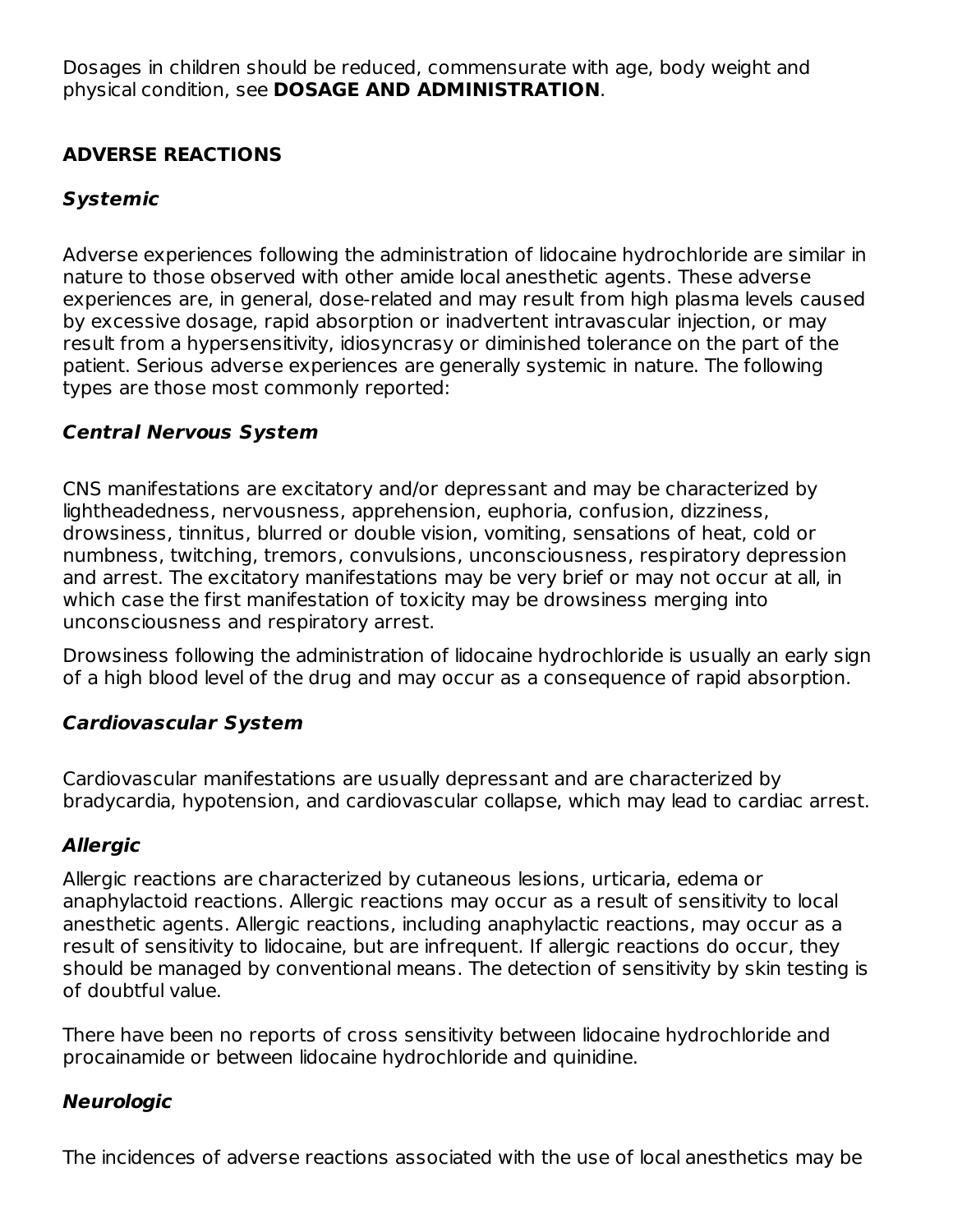related to the total dose of local anesthetic administered and are also dependent upon the particular drug used, the route of administration and the physical status of the patient. In a prospective review of 10,440 patients who received lidocaine hydrochloride for spinal anesthesia, the incidences of adverse reactions were reported to be about 3 percent each for positional headaches, hypotension and backache; 2 percent for shivering; and less than 1 percent each for peripheral nerve symptoms, nausea, respiratory inadequacy and double vision. Many of these observations may be related to local anesthetic techniques, with or without a contribution from the local anesthetic.

In the practice of caudal or lumbar epidural block, occasional unintentional penetration of the subarachnoid space by the catheter may occur. Subsequent adverse effects may depend partially on the amount of drug administered subdurally. These may include spinal block of varying magnitude (including total spinal block), hypotension secondary to spinal block, loss of bladder and bowel control, and loss of perineal sensation and sexual function. Persistent motor, sensory and/or autonomic (sphincter control) deficit of some lower spinal segments with slow recovery (several months) or incomplete recovery have been reported in rare instances when caudal or lumbar epidural block has been attempted. Backache and headache have also been noted following use of these anesthetic procedures.

There have been reported cases of permanent injury to extraocular muscles requiring surgical repair following retrobulbar administration.

### **Hematologic**

Methemoglobinemia.

# **OVERDOSAGE**

Acute emergencies from local anesthetics are generally related to high plasma levels encountered during therapeutic use of local anesthetics or to unintended subarachnoid injection of local anesthetic solution (see **ADVERSE REACTIONS, WARNINGS,** and **PRECAUTIONS).**

### **Management of Local Anesthetic Emergencies**

The first consideration is prevention, best accomplished by careful and constant monitoring of cardiovascular and respiratory vital signs and the patient's state of consciousness after each local anesthetic injection. At the first sign of change, oxygen should be administered.

The first step in the management of convulsions, as well as underventilation or apnea due to unintended subarachnoid injection of drug solution, consists of immediate attention to the maintenance of a patent airway and assisted or controlled ventilation with oxygen and a delivery system capable of permitting immediate positive airway pressure by mask. Immediately after the institution of these ventilatory measures, the adequacy of the circulation should be evaluated, keeping in mind that drugs used to treat convulsions sometimes depress the circulation when administered intravenously. Should convulsions persist despite adequate respiratory support, and if the status of the circulation permits, small increments of an ultra-short acting barbiturate (such as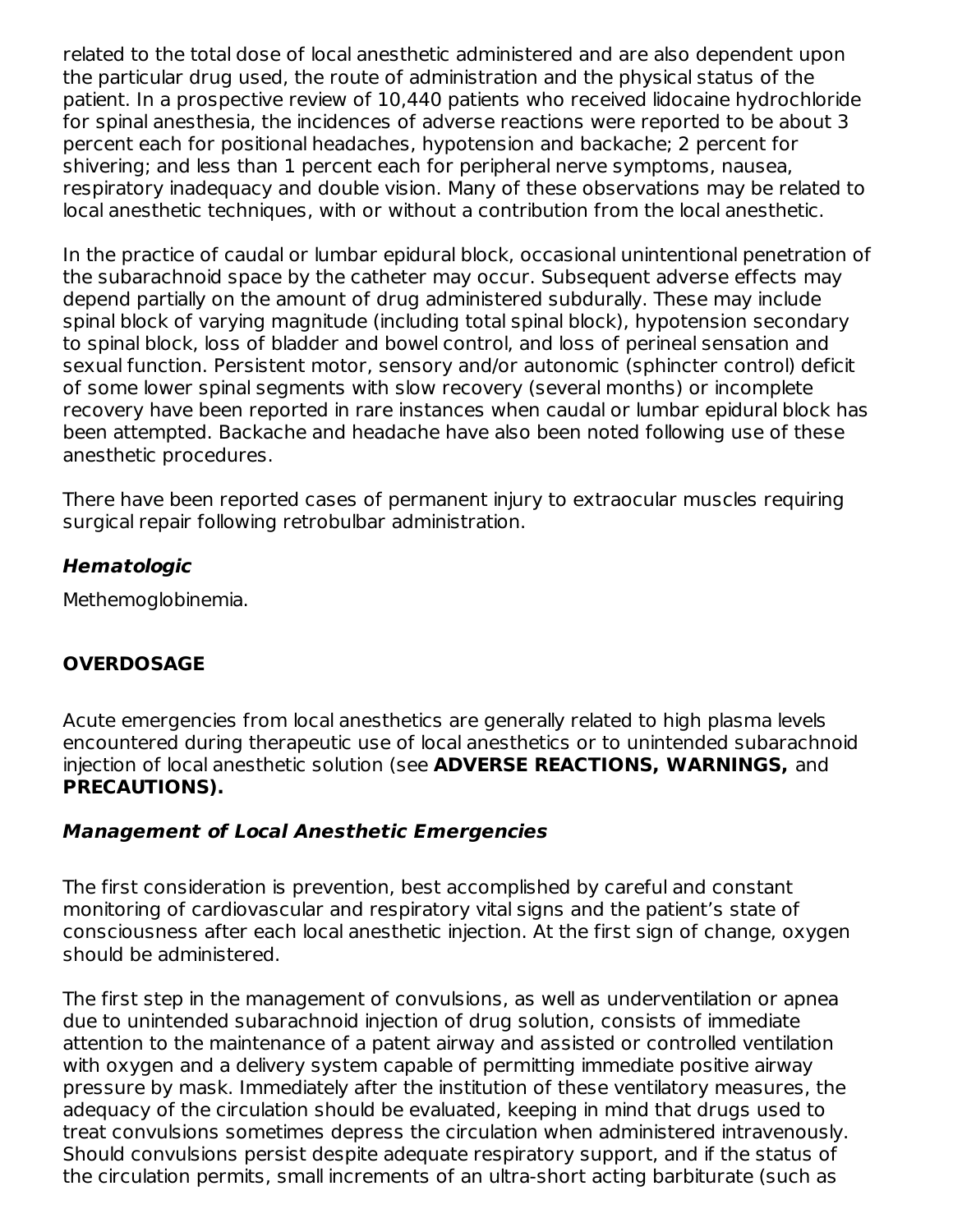thiopental or thiamylal) or a benzodiazepine (such as diazepam) may be administered intravenously. The clinician should be familiar, prior to the use of local anesthetics, with these anticonvulsant drugs. Supportive treatment of circulatory depression may require administration of intravenous fluids and, when appropriate, a vasopressor as directed by the clinical situation (e.g., ephedrine).

If not treated immediately, both convulsions and cardiovascular depression can result in hypoxia, acidosis, bradycardia, arrhythmias and cardiac arrest. Underventilation or apnea due to unintentional subarachnoid injection of local anesthetic solution may produce these same signs and also lead to cardiac arrest if ventilatory support is not instituted. If cardiac arrest should occur, standard cardiopulmonary resuscitative measures should be instituted.

Endotracheal intubation, employing drugs and techniques familiar to the clinician, may be indicated, after initial administration of oxygen by mask, if difficulty is encountered in the maintenance of a patent airway or if prolonged ventilatory support (assisted or controlled) is indicated.

Dialysis is of negligible value in the treatment of acute overdosage with lidocaine hydrochloride.

The oral LD  $_{50}$  of lidocaine hydrochloride in non-fasted female rats is 459 (346 to 773) mg/kg (as the salt) and 214 (159 to 324) mg/kg (as the salt) in fasted female rats.

## **DOSAGE AND ADMINISTRATION**

Table 1 (Recommended Dosages) summarizes the recommended volumes and concentrations of lidocaine hydrochloride injection for various types of anesthetic procedures. The dosages suggested in this table are for normal healthy adults and refer to the use of epinephrine-free solutions. When larger volumes are required, only solutions containing epinephrine should be used except in those cases where vasopressor drugs may be contraindicated.

There have been adverse event reports of chondrolysis in patients receiving intraarticular infusions of local anesthetics following arthroscopic and other surgical procedures. Lidocaine hydrochloride injection is not approved for this use (see **WARNINGS**and **DOSAGE AND ADMINISTRATION**).

These recommended doses serve only as a guide to the amount of anesthetic required for most routine procedures. The actual volumes and concentrations to be used depend on a number of factors such as type and extent of surgical procedure, depth of anesthesia and degree of muscular relaxation required, duration of anesthesia required, and the physical condition of the patient. In all cases the lowest concentration and smallest dose that will produce the desired result should be given. Dosages should be reduced for children and for the elderly and debilitated patients and patients with cardiac and/or liver disease.

The onset of anesthesia, the duration of anesthesia and the degree of muscular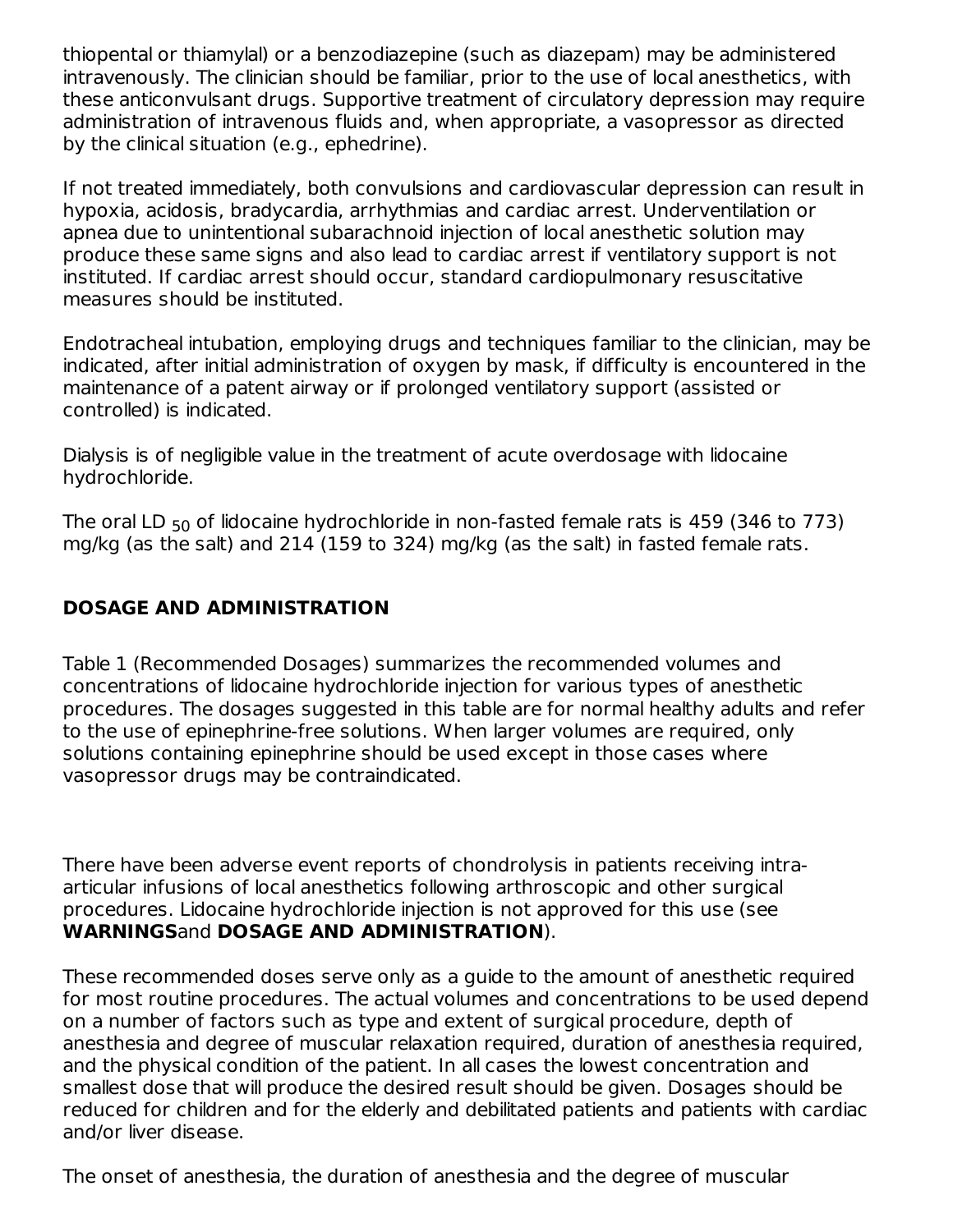relaxation are proportional to the volume and concentration (i.e., total dose) of local anesthetic used. Thus, an increase in volume and concentration of lidocaine hydrochloride injection will decrease the onset of anesthesia, prolong the duration of anesthesia, provide a greater degree of muscular relaxation and increase the segmental spread of anesthesia. However, increasing the volume and concentration of lidocaine hydrochloride injection may result in a more profound fall in blood pressure when used in epidural anesthesia. Although the incidence of side effects with lidocaine hydrochloride is quite low, caution should be exercised when employing large volumes and concentrations, since the incidence of side effects is directly proportional to the total dose of local anesthetic agent injected.

## **Epidural Anesthesia**

For epidural anesthesia, only the following dosage forms of lidocaine hydrochloride injection are recommended:

1% without epinephrine 5 mL ampules

2% without epinephrine 2 mL ampules

Although these solutions are intended specifically for epidural anesthesia, they may also be used for infiltration and peripheral nerve block, provided they are employed as single dose units. These solutions contain no bacteriostatic agent.

In epidural anesthesia, the dosage varies with the number of dermatomes to be anesthetized (generally 2 to 3 mL of the indicated concentration per dermatome).

### **Caudal and Lumbar Epidural Block**

As a precaution against the adverse experience sometimes observed following unintentional penetration of the subarachnoid space, a test dose such as 2 to 3 mL of 1.5% lidocaine hydrochloride should be administered at least 5 minutes prior to injecting the total volume required for a lumbar or caudal epidural block. The test dose should be repeated if the patient is moved in a manner that may have displaced the catheter. Epinephrine, if contained in the test dose (10 to 15 mcg have been suggested), may serve as a warning of unintentional intravascular injection. If injected into a blood vessel, this amount of epinephrine is likely to produce a transient "epinephrine response" within 45 seconds, consisting of an increase in heart rate and systolic blood pressure, circumoral pallor, palpitations and nervousness in the unsedated patient. The sedated patient may exhibit only a pulse rate increase of 20 or more beats per minute for 15 or more seconds. Patients on beta blockers may not manifest changes in heart rate, but blood pressure monitoring can detect an evanescent rise in systolic blood pressure. Adequate time should be allowed for onset of anesthesia after administration of each test dose. The rapid injection of a large volume of lidocaine hydrochloride injection through the catheter should be avoided, and, when feasible, fractional doses should be administered.

In the event of the known injection of a large volume of local anesthetic solution into the subarachnoid space, after suitable resuscitation and if the catheter is in place, consider attempting the recovery of drug by draining a moderate amount of cerebrospinal fluid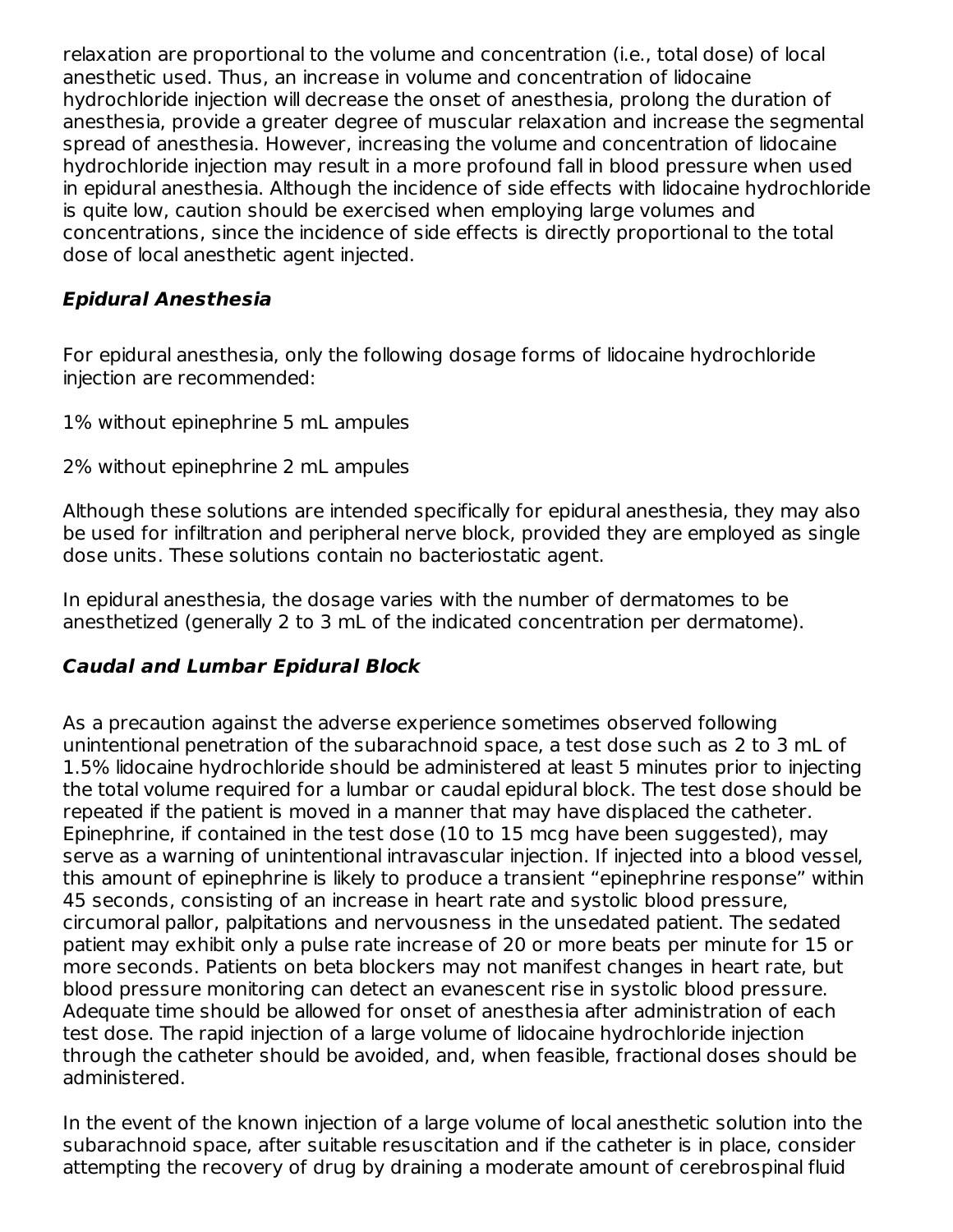(such as 10 mL) through the epidural catheter.

## **MAXIMUM RECOMMENDED DOSAGES**

## **Adults**

For normal healthy adults, the maximum individual dose should not exceed 4.5 mg/kg (2 mg/lb) of body weight, and in general it is recom mended that the max i m um t otal dose does not exceed 300 mg. For continuous epidural or caudal anesthesia, the maximum recommended dosage should not be administered at intervals of less than 90 minutes. When continuous lumbar or caudal epidural anesthesia is used for nonobstetrical procedures, more drug may be administered if required to produce adequate anesthesia.

The maximum recommended dose per 90 minute period of lidocaine hydrochloride for paracervical block in obstetrical patients and non-obstetrical patients is 200 mg total. One half of the total dose is usually administered to each side. Inject slowly, five minutes between sides (see also discussion of paracervical block in **PRECAUTIONS**).

For intravenous regional anesthesia, the dose administered should not exceed 4 mg/kg in adults.

## **Children**

It is difficult to recommend a maximum dose of any drug for children, since this varies as a function of age and weight. For children over 3 years of age who have a normal lean body mass and normal body development, the maximum dose is determined by the child's age and weight. For example, in a child of 5 years weighing 50 lbs the dose of lidocaine hydrochloride should not exceed 75 to 100 mg (1.5 to 2 mg/lb). The use of even more dilute solutions (i.e., 0.25 to 0.5%) and total dosages not to exceed 3 mg/kg (1.4 mg/lb) are recommended for induction of intravenous regional anesthesia in children.

In order to guard against systemic toxicity, the lowest effective concentration and lowest effective dose should be used at all times. In some cases it will be necessary to dilute available concentrations with 0.9% sodium chloride injection in order to obtain the required final concentration.

NOTE: Parenteral drug products should be inspected visually for particulate matter and discoloration prior to administration whenever the solution and container permit. Do not use if solution is discolored or contains a precipitate.

| <b>Procedure</b>    | Lidocaine Hydrochloride Injection<br>(without epinephrine) |             |                        |  |  |
|---------------------|------------------------------------------------------------|-------------|------------------------|--|--|
|                     | Conc $(\%)$                                                | Vol (mL)    | <b>Total Dose (mg)</b> |  |  |
| <b>Infiltration</b> |                                                            |             |                        |  |  |
| Percutaneous        | $0.5$ or $1$                                               | $1$ to $60$ | 5 to 300               |  |  |

### **Table 1: Recommended Dosages**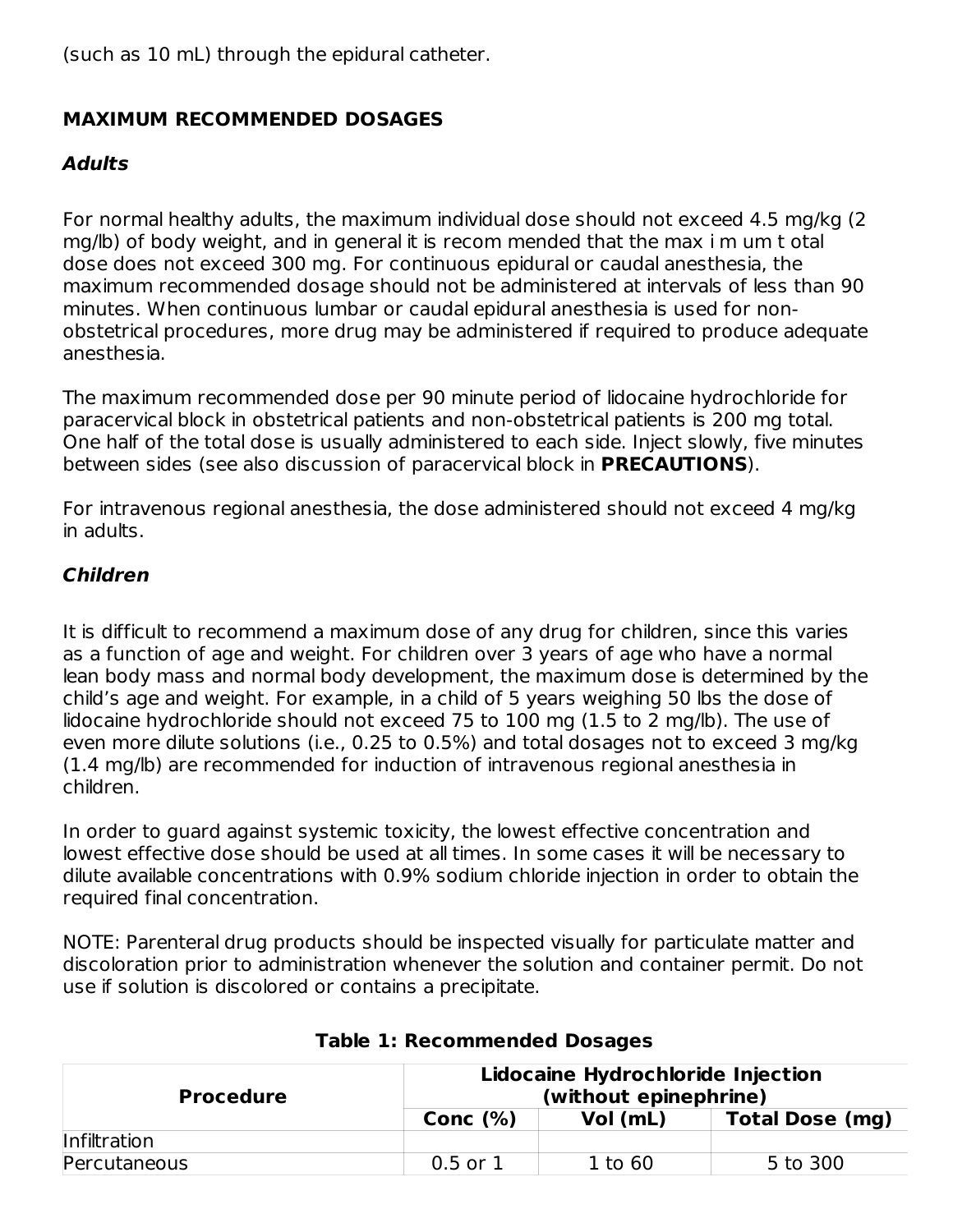| Intravenous regional              | 0.5            | 10 to 60 | 50 to 300  |
|-----------------------------------|----------------|----------|------------|
| Peripheral Nerve Blocks, e.g.,    |                |          |            |
| <b>Brachial</b>                   | 1.5            | 15 to 20 | 225 to 300 |
| Dental                            | 2              | $1$ to 5 | 20 to 100  |
| Intercostal                       |                | 3        | 30         |
| Paravertebral                     | 1              | $3$ to 5 | 30 to 50   |
| Pudendal (each side)              | $\overline{1}$ | 10       | 100        |
| Paracervical                      |                |          |            |
| Obstetrical analgesia (each side) | $\mathbf{1}$   | 10       | 100        |
| Sympathetic Nerve Blocks, e.g.,   |                |          |            |
| Cervical (stellate ganglion)      |                | 5        | 50         |
| Lumbar                            | $\mathbf{1}$   | 5 to 10  | 50 to 100  |
| <b>Central Neural Blocks</b>      |                |          |            |
| Epidural*                         |                |          |            |
| Thoracic                          | $\mathbf{1}$   | 20 to 30 | 200 to 300 |
| Lumbar                            |                |          |            |
| Analgesia                         | $\mathbf{1}$   | 25 to 30 | 250 to 300 |
| Anesthesia                        | 1.5            | 15 to 20 | 225 to 300 |
|                                   | 2              | 10 to 15 | 200 to 300 |
| Caudal                            |                |          |            |
| Obstetrical analgesia             | $\mathbf{1}$   | 20 to 30 | 200 to 300 |
| Surgical anesthesia               | 1.5            | 15 to 20 | 225 to 300 |

\*Dose determined by number of dermatomes to be anesthetized (2 to 3 mL/dermatome).

THE ABOVE SUGGESTED CONCENTRATIONS AND VOLUMES SERVE ONLY AS A GUIDE. OTHER VOLUMES AND CONCENTRATIONS MAY BE USED PROVIDED THE TOTAL MAXIMUM RECOMMENDED DOSE IS NOT EXCEEDED.

### **STERILIZATION, STORAGE AND TECHNICAL PROCEDURES**

Disinfecting agents containing heavy metals, which cause release of respective ions (mercury, zinc, copper, etc.) should not be used for skin or mucous membrane disinfection as they have been related to incidents of swelling and edema.

#### **HOW SUPPLIED**

Lidocaine Hydrochloride Injection USP, is supplied as follows:

Lidocaine Hydrochloride Injection USP, 1% (10 mg/mL)

2 mL Ampules in a Carton of 10 NDC 55150-158-72

#### **Sterile, Nonpyrogenic**

Discard unused portion.

**Store at** 20° to 25°C (68° to 77°F) [see USP Controlled Room Temperature].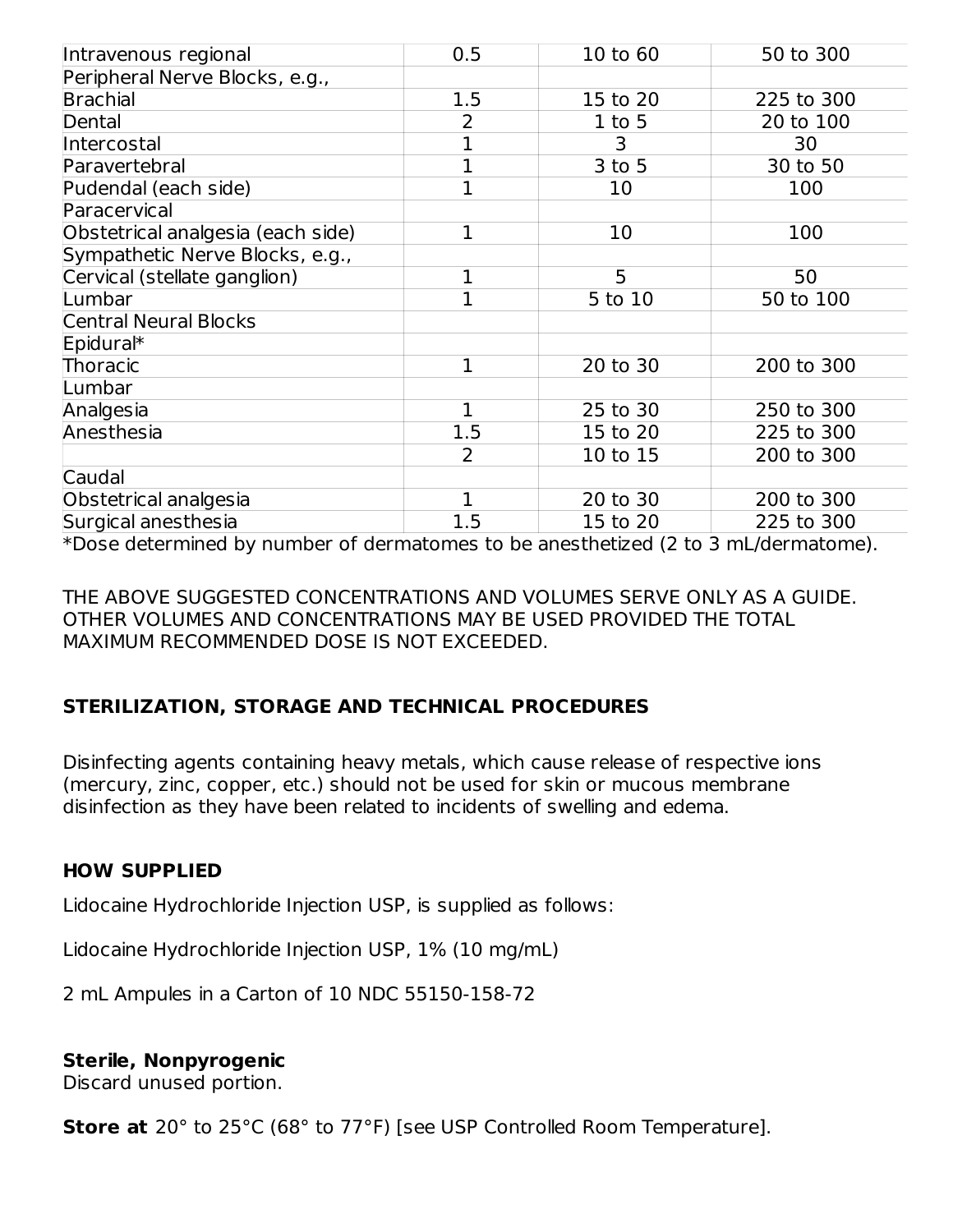Distributed by: **AuroMedics Pharma LLC** 279 Princeton-Hightstown Rd. E. Windsor, NJ 08520

Manufactured by: **Eugia Pharma Specialities Limited** Hyderabad - 500032 India

Revised: October 2021

#### **Povidone-Iodine Swabsticks**

#### **Active Ingredient Purpose**

Povidone Iodine 10% w/v (9.85% w/w/) Antiseptic

### **Purpose:**

Purpose:

- First aid antiseptic to help prevent skin infection in minor cuts, scrapes and burns.
- For preparation of the skin prior to surgery.
- Helps reduce bacteria that can potentially cause skin infections.

### **Warnings:**

Section Text

**FOR EXTERNAL USE ONLY**

#### **Do not use:**

- As a first aid antiseptic for more than 1 week.
- In the eyes.
- Over large areas of the body.

# **Ask a doctor before use if you have:**

- Deep puncture wounds
- Animal bites
- Serious burns

# **Stop Use:**

- If irritation and redness develop
- If condition persists for more than 72 hours, consult a physician.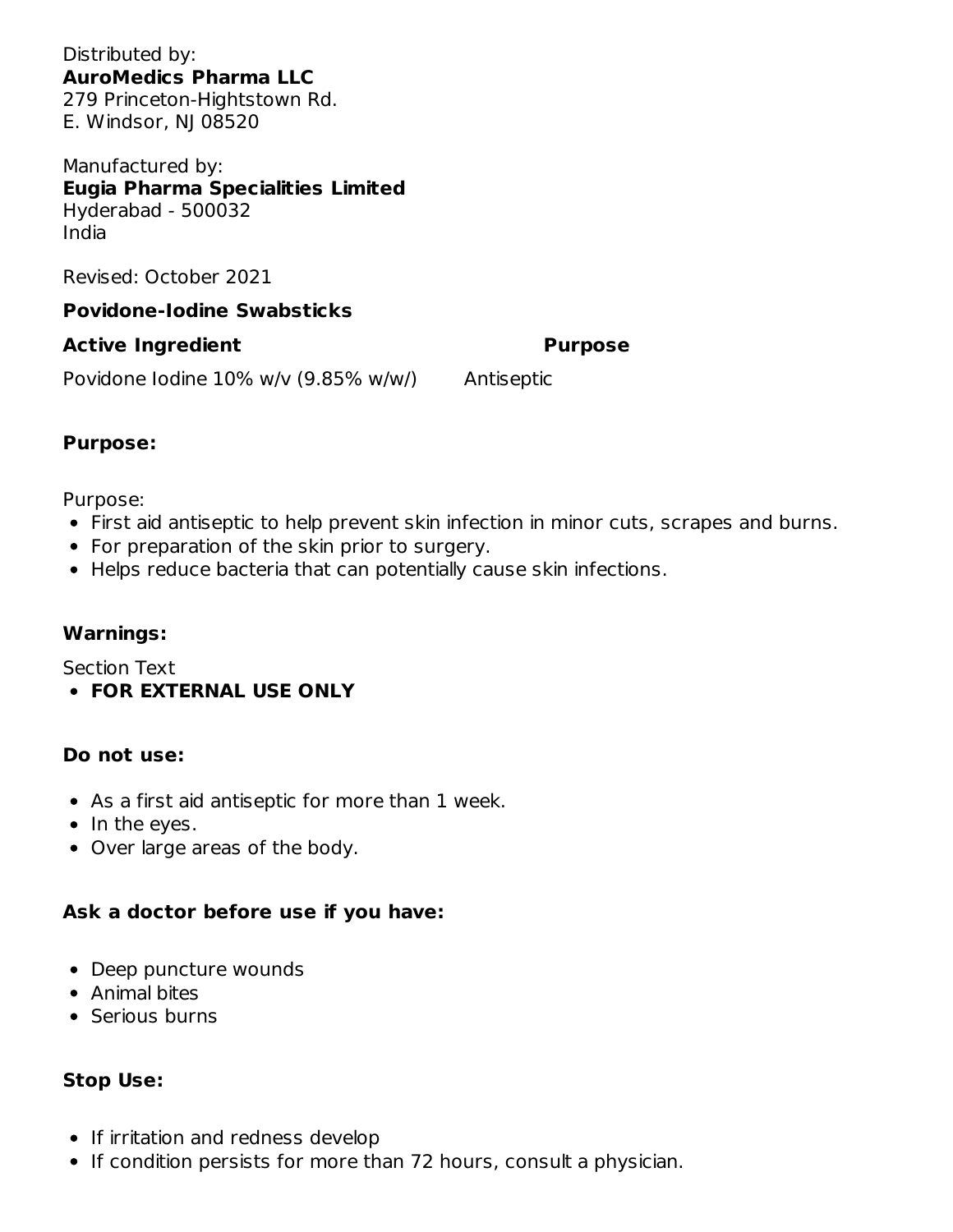## **Keep Out Of Reach Of Children**

**Keep out of reach of children.**If swallowed, get medical help or contact a Poison Control Center.

### **Directions Povidone iodine:**

Tear at notch, remove applicator, use only once.

#### **As a first aid antiseptic**

- clean affected area
- apply 1 to 3 times daily
- may be covered with a sterile bandage, if bandaged let dry.

#### **For preoperative patient skin preparation**

- clean area
- apply to operative site prior to surgery using the applicator

#### **Other information:**

Store at room temperature.

Avoid excessive heat

For use as an

- first aid antiseptic
- pre-operative skin preperation

#### **Inactive Ingredients**

Inactive ingredients: Citric acid, glycerin, polysorbate 80, sodium citrate USP, sodium phosphate dibasic, water

#### **Isopropyl Alcohol 70% Prep Pads**

#### **Active ingredient**

Isopropyl Alcohol 70% v/v

#### **Purpose**

Antiseptic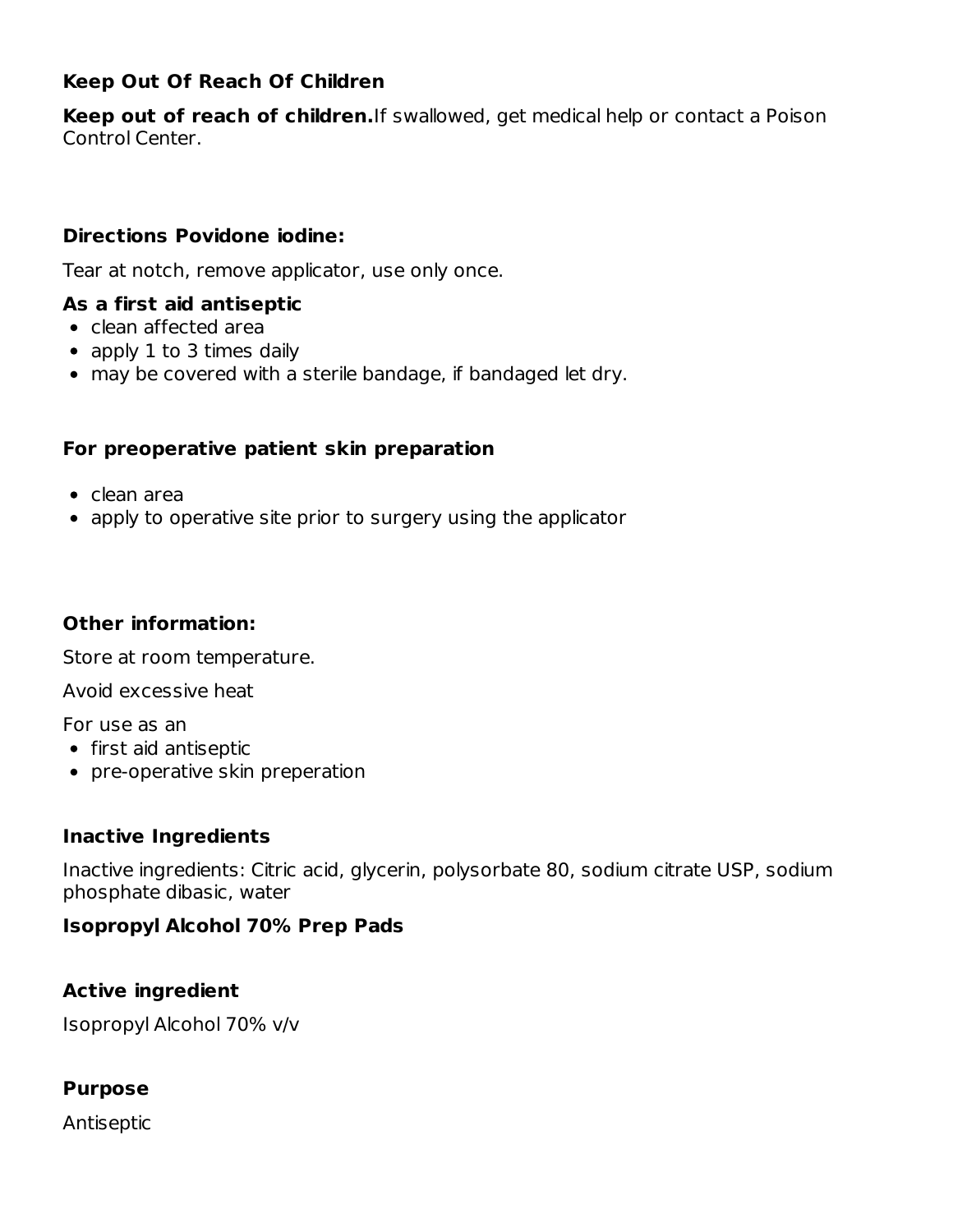### **Uses**

For first aid to decrease germs in

- minor cuts
- scrapes
- burns

For preparation of the skin prior to injection

#### **Warnings**

#### **For external use only**

### **Flammable - keep away from fire or flame**

#### **Do not use**

with electrocautery procedures

### **When using this product do not**

- get into eyes
- apply over large areas of the body
- in case of deep or puncture wounds, animal bites or serious burns consult a doctor

#### **Stop use and ask a doctor if**

- condition persists or gets worse or lasts for more than 72 hours
- do not use longer than 1 week unless directed by a doctor

#### **Keep out of reach of children.**

If swallowed, get medical help or contact a Poison Control Center right away.

#### **Directions**

- apply to skin as needed
- discard after single use

### **Other information**

Protect from freezing and avoid excessive heat

#### **Inactive ingredient**

**Water** PRNCIPAL DISPLAY PANEL NDC: 76420-767-01 RX Only **Dexlido™ Kit Contains**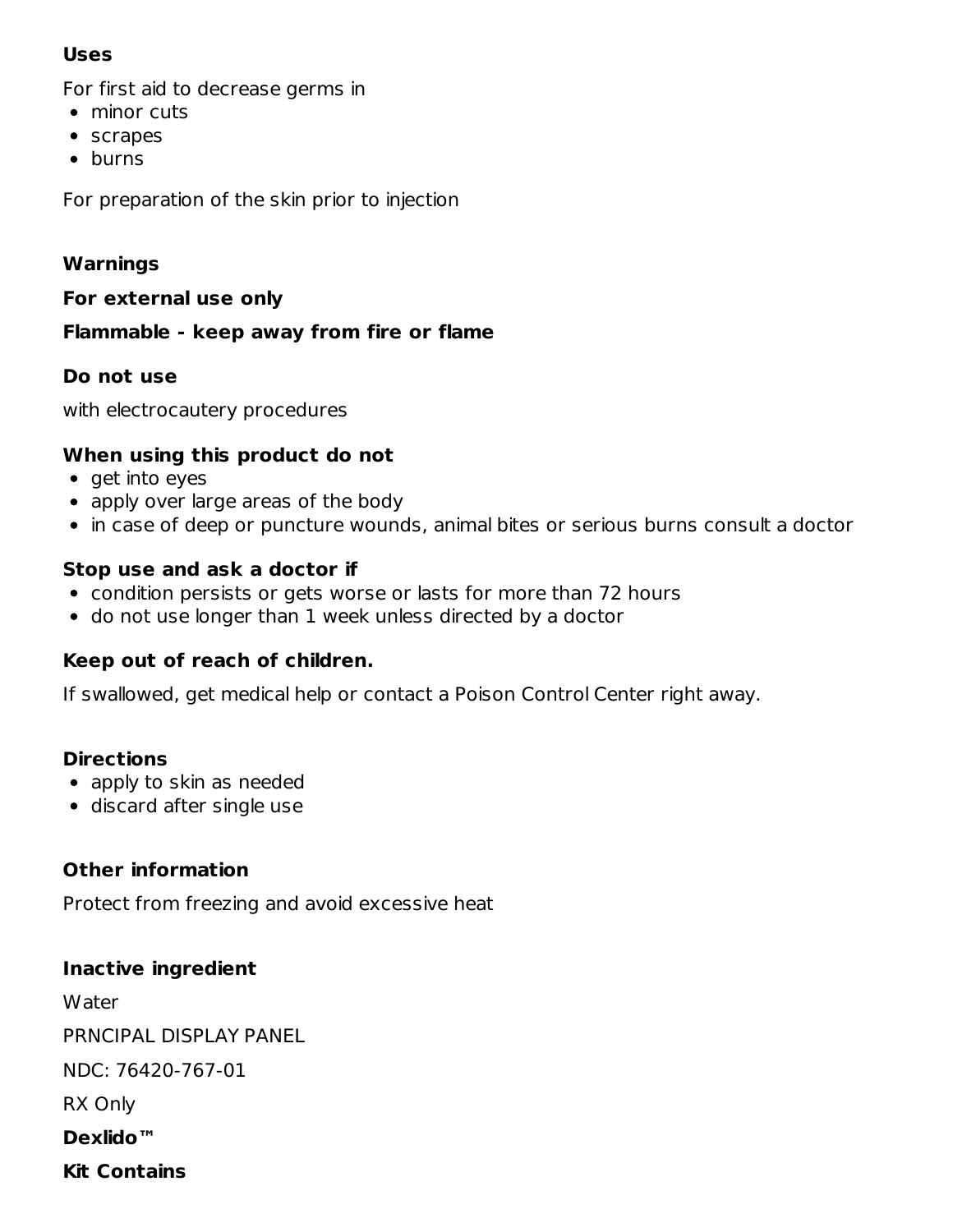- 1 Dexamethasone Sodium Phosphate Inj., USP 10mg/mL (1mL)
- 1 Lidocaine HCl Injection, USP 1% Ampule (2mL)
- 1 Povidone-Iodine Swabsticks (3 Swabs)
- 2 Isopropyl Alcohol 70% Prep Pads
- 1 Pair Nitrile Powder Free Sterile Gloves (M)
- 1 Drape
- 1 Adhesive Bandage
- 5 Non Sterile 4x4 Gauze
- Needles and Syringes Not Included
- 1 Dose
- Single Use Only
- Distributed by:
- Enovachem™
- PHARMACEUTICALS
- Torrance, CA 90501

|                                                        | <b>Rx Only</b>                                                                                                                                                                                                                                                                                             |
|--------------------------------------------------------|------------------------------------------------------------------------------------------------------------------------------------------------------------------------------------------------------------------------------------------------------------------------------------------------------------|
|                                                        |                                                                                                                                                                                                                                                                                                            |
|                                                        |                                                                                                                                                                                                                                                                                                            |
|                                                        |                                                                                                                                                                                                                                                                                                            |
|                                                        |                                                                                                                                                                                                                                                                                                            |
|                                                        |                                                                                                                                                                                                                                                                                                            |
| <b>Kit Contains</b>                                    |                                                                                                                                                                                                                                                                                                            |
| Dexamethasone Sodium Phosphate Inj., USP 10mg/mL (1mL) |                                                                                                                                                                                                                                                                                                            |
| Lidocaine HCl Injection, USP 1% Ampule (2mL)           |                                                                                                                                                                                                                                                                                                            |
|                                                        |                                                                                                                                                                                                                                                                                                            |
|                                                        |                                                                                                                                                                                                                                                                                                            |
|                                                        |                                                                                                                                                                                                                                                                                                            |
|                                                        |                                                                                                                                                                                                                                                                                                            |
|                                                        |                                                                                                                                                                                                                                                                                                            |
|                                                        |                                                                                                                                                                                                                                                                                                            |
| Needles and Syringes Not Included                      |                                                                                                                                                                                                                                                                                                            |
|                                                        |                                                                                                                                                                                                                                                                                                            |
|                                                        |                                                                                                                                                                                                                                                                                                            |
|                                                        |                                                                                                                                                                                                                                                                                                            |
|                                                        |                                                                                                                                                                                                                                                                                                            |
|                                                        |                                                                                                                                                                                                                                                                                                            |
| PHARMACEUTICALS                                        |                                                                                                                                                                                                                                                                                                            |
|                                                        |                                                                                                                                                                                                                                                                                                            |
|                                                        |                                                                                                                                                                                                                                                                                                            |
|                                                        |                                                                                                                                                                                                                                                                                                            |
|                                                        | <b>TM</b><br><b>Dexlido</b><br>Povidone-Iodine Swabsticks (3 Swabs)<br>Isopropyl Alcohol 70% Prep Pads<br>Pair Nitrile Powder Free Sterile Gloves (M)<br>Drape<br>Adhesive Bandage<br>Non Sterile 4x4 Gauze<br>1 Dose<br>Single Use Only<br>Distributed by<br>Enovachem <sup>®</sup><br>Torrance, CA 90501 |

# **DEXLIDO KIT**

dexamethasone sodium phosphate, lidocaine hydrochloride, povidine iodine kit

| <b>Product Information</b> |                         |                           |               |  |  |  |
|----------------------------|-------------------------|---------------------------|---------------|--|--|--|
| <b>Product Type</b>        | HUMAN PRESCRIPTION DRUG | <b>Item Code (Source)</b> | NDC:76420-767 |  |  |  |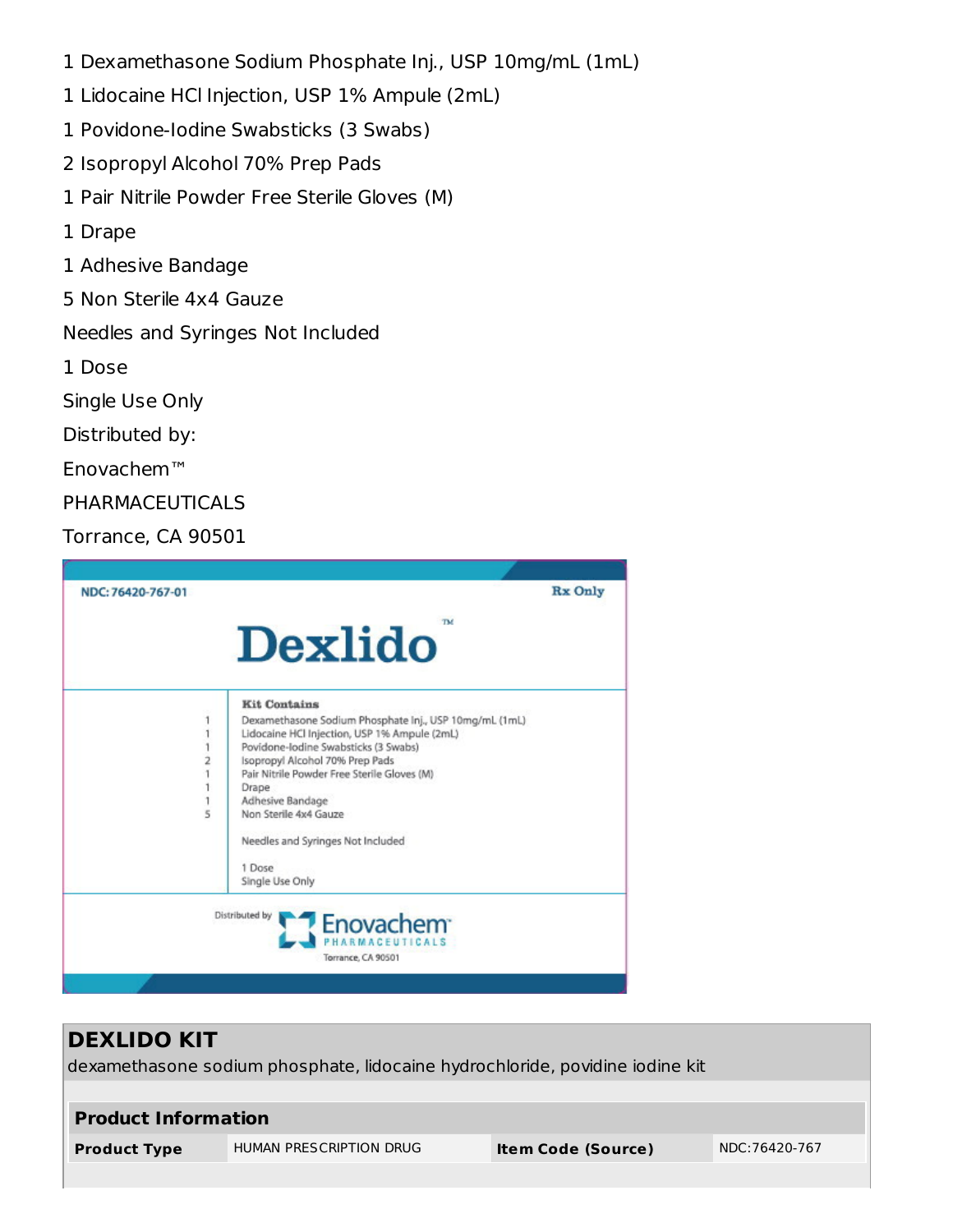|                       | <b>Packaging</b> |                                |                                            |                                                          |                                                                            |                                       |                                       |                                     |                                     |
|-----------------------|------------------|--------------------------------|--------------------------------------------|----------------------------------------------------------|----------------------------------------------------------------------------|---------------------------------------|---------------------------------------|-------------------------------------|-------------------------------------|
| <b>Item Code</b><br># |                  |                                |                                            | <b>Package Description</b>                               |                                                                            | <b>Marketing Start</b><br><b>Date</b> |                                       | <b>Marketing End</b><br><b>Date</b> |                                     |
| $\mathbf{1}$          |                  |                                |                                            |                                                          | NDC:76420-767- 1 in 1 CARTON; Type 1: Convenience Kit of Co-<br>05/23/2016 |                                       |                                       |                                     |                                     |
|                       | 01               |                                | Package                                    |                                                          |                                                                            |                                       |                                       |                                     |                                     |
|                       |                  |                                |                                            |                                                          |                                                                            |                                       |                                       |                                     |                                     |
|                       |                  | <b>Quantity of Parts</b>       |                                            |                                                          |                                                                            |                                       |                                       |                                     |                                     |
|                       | Part #<br>Part 1 | 1 VIAL                         | <b>Package Quantity</b>                    |                                                          | 1 mL                                                                       |                                       | <b>Total Product Quantity</b>         |                                     |                                     |
|                       | Part 2           | 1 AMPULE                       |                                            |                                                          | 2 mL                                                                       |                                       |                                       |                                     |                                     |
|                       | Part 3           | 1 PACKET                       |                                            |                                                          | $0.9$ mL                                                                   |                                       |                                       |                                     |                                     |
|                       | Part 4           | 2 POUCH                        |                                            |                                                          | 10 mL                                                                      |                                       |                                       |                                     |                                     |
|                       |                  |                                |                                            |                                                          |                                                                            |                                       |                                       |                                     |                                     |
|                       |                  |                                |                                            |                                                          |                                                                            |                                       |                                       |                                     |                                     |
|                       |                  | Part 1 of 4                    |                                            |                                                          |                                                                            |                                       |                                       |                                     |                                     |
|                       |                  |                                |                                            |                                                          |                                                                            |                                       |                                       |                                     |                                     |
|                       |                  |                                |                                            | <b>DEXAMETHASONE SODIUM PHOSPHATE</b>                    |                                                                            |                                       |                                       |                                     |                                     |
|                       |                  |                                |                                            | dexamethasone sodium phosphate injection, solution       |                                                                            |                                       |                                       |                                     |                                     |
|                       |                  |                                |                                            |                                                          |                                                                            |                                       |                                       |                                     |                                     |
|                       |                  | <b>Product Information</b>     |                                            |                                                          |                                                                            |                                       |                                       |                                     |                                     |
|                       |                  | <b>Item Code (Source)</b>      |                                            | NDC:63323-506                                            |                                                                            |                                       |                                       |                                     |                                     |
|                       |                  |                                |                                            |                                                          | INTRAMUSCULAR, INTRAVENOUS                                                 |                                       |                                       |                                     |                                     |
|                       |                  | <b>Route of Administration</b> |                                            |                                                          |                                                                            |                                       |                                       |                                     |                                     |
|                       |                  |                                |                                            |                                                          |                                                                            |                                       |                                       |                                     |                                     |
|                       |                  |                                | <b>Active Ingredient/Active Moiety</b>     |                                                          |                                                                            |                                       |                                       |                                     |                                     |
|                       |                  |                                |                                            | <b>Ingredient Name</b>                                   |                                                                            |                                       |                                       |                                     | <b>Basis of Strength Strength</b>   |
|                       |                  |                                | (DEXAMETHASONE - UNII: 7S5I7G3JQL)         | <b>DEXAMETHASONE SODIUM PHOSPHATE (UNII: AI9376Y64P)</b> |                                                                            |                                       | DEXAMETHASONE<br><b>PHOSPHATE</b>     |                                     | 10 <sub>mg</sub><br>in 1 mL         |
|                       |                  |                                |                                            |                                                          |                                                                            |                                       |                                       |                                     |                                     |
|                       |                  |                                |                                            |                                                          |                                                                            |                                       |                                       |                                     |                                     |
|                       |                  | <b>Inactive Ingredients</b>    |                                            |                                                          |                                                                            |                                       |                                       |                                     |                                     |
|                       |                  |                                |                                            | <b>Ingredient Name</b>                                   |                                                                            |                                       |                                       |                                     | <b>Strength</b>                     |
|                       |                  |                                | <b>SODIUM CITRATE (UNII: 1Q73Q2JULR)</b>   |                                                          |                                                                            |                                       |                                       |                                     |                                     |
|                       |                  |                                |                                            | CITRIC ACID MONOHYDRATE (UNII: 2968PHW8QP)               |                                                                            |                                       |                                       |                                     |                                     |
|                       |                  |                                | <b>SODIUM HYDROXIDE (UNII: 55X04QC32I)</b> |                                                          |                                                                            |                                       |                                       |                                     |                                     |
|                       |                  |                                |                                            |                                                          |                                                                            |                                       |                                       |                                     |                                     |
|                       | <b>Packaging</b> |                                |                                            |                                                          |                                                                            |                                       |                                       |                                     |                                     |
| #                     |                  | <b>Item Code</b>               |                                            | <b>Package Description</b>                               |                                                                            |                                       | <b>Marketing Start</b><br><b>Date</b> |                                     | <b>Marketing End</b><br><b>Date</b> |
| 1                     | 01               | NDC:63323-506-                 | 25 in 1 TRAY                               |                                                          |                                                                            |                                       |                                       |                                     |                                     |
| 1                     |                  |                                |                                            | 1 mL in 1 VIAL; Type 0: Not a Combination                |                                                                            |                                       |                                       |                                     |                                     |
|                       | Product          |                                |                                            |                                                          |                                                                            |                                       |                                       |                                     |                                     |
|                       |                  |                                |                                            |                                                          |                                                                            |                                       |                                       |                                     |                                     |
|                       |                  |                                |                                            |                                                          |                                                                            |                                       |                                       |                                     |                                     |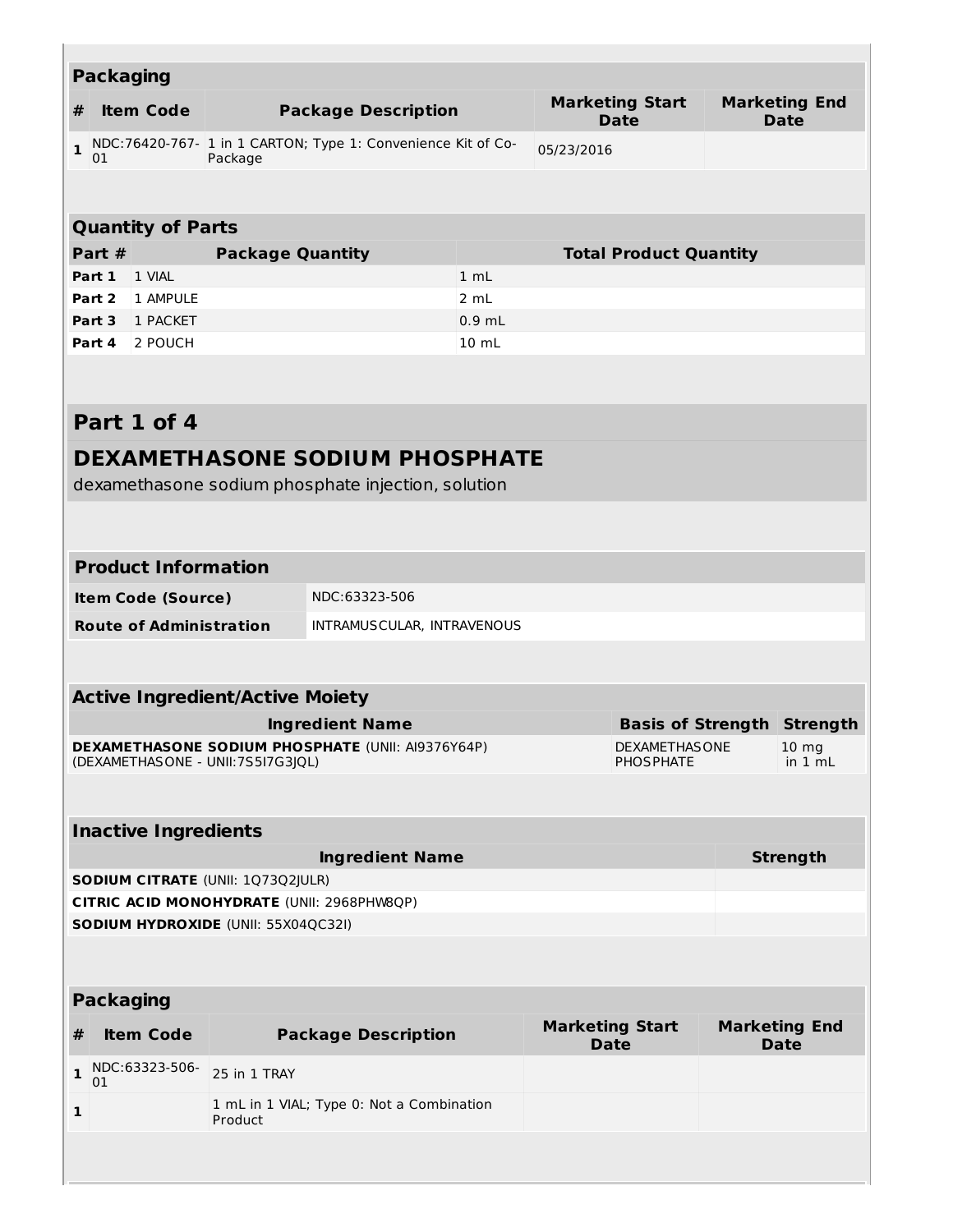| <b>Marketing Information</b>                                                                                                |                        |                                                           |                                |              |                 |                              |  |  |
|-----------------------------------------------------------------------------------------------------------------------------|------------------------|-----------------------------------------------------------|--------------------------------|--------------|-----------------|------------------------------|--|--|
| <b>Application Number or Monograph</b><br><b>Marketing</b><br><b>Marketing Start</b><br><b>Citation</b><br>Category<br>Date |                        |                                                           |                                |              |                 | <b>Marketing End</b><br>Date |  |  |
| <b>ANDA</b>                                                                                                                 | ANDA040491             |                                                           | 05/29/2003                     |              |                 |                              |  |  |
|                                                                                                                             |                        |                                                           |                                |              |                 |                              |  |  |
| Part 2 of 4                                                                                                                 |                        |                                                           |                                |              |                 |                              |  |  |
| <b>LIDOCAINE HYDROCHLORIDE</b><br>lidocaine hydrochloride injection, solution                                               |                        |                                                           |                                |              |                 |                              |  |  |
|                                                                                                                             |                        |                                                           |                                |              |                 |                              |  |  |
|                                                                                                                             |                        |                                                           |                                |              |                 |                              |  |  |
| <b>Product Information</b>                                                                                                  |                        |                                                           |                                |              |                 |                              |  |  |
| <b>Item Code (Source)</b>                                                                                                   |                        | NDC:55150-158                                             |                                |              |                 |                              |  |  |
| <b>Route of Administration</b>                                                                                              |                        | INFILTRATION, PERINEURAL, INTRACAUDAL, EPIDURAL           |                                |              |                 |                              |  |  |
|                                                                                                                             |                        |                                                           |                                |              |                 |                              |  |  |
| <b>Active Ingredient/Active Moiety</b>                                                                                      |                        |                                                           |                                |              |                 |                              |  |  |
|                                                                                                                             | <b>Ingredient Name</b> |                                                           | <b>Basis of Strength</b>       |              |                 | <b>Strength</b>              |  |  |
|                                                                                                                             |                        | LIDOCAINE HYDROCHLORIDE (UNII: V13007Z41A) (LIDOCAINE -   | LIDOCAINE HYDROCHLORIDE        |              |                 | 10 <sub>mg</sub>             |  |  |
| UNII:98PI200987)                                                                                                            |                        |                                                           | <b>ANHYDROUS</b>               |              |                 | in 1 mL                      |  |  |
|                                                                                                                             |                        |                                                           |                                |              |                 |                              |  |  |
| <b>Inactive Ingredients</b>                                                                                                 |                        |                                                           |                                |              |                 |                              |  |  |
|                                                                                                                             |                        | <b>Ingredient Name</b>                                    |                                |              | <b>Strength</b> |                              |  |  |
| <b>SODIUM CHLORIDE (UNII: 451W47IQ8X)</b><br><b>WATER (UNII: 059QF0KO0R)</b>                                                |                        |                                                           |                                | 7 mg in 1 mL |                 |                              |  |  |
| <b>SODIUM HYDROXIDE (UNII: 55X04QC32I)</b>                                                                                  |                        |                                                           |                                |              |                 |                              |  |  |
| <b>HYDROCHLORIC ACID (UNII: QTT17582CB)</b>                                                                                 |                        |                                                           |                                |              |                 |                              |  |  |
|                                                                                                                             |                        |                                                           |                                |              |                 |                              |  |  |
| <b>Packaging</b>                                                                                                            |                        |                                                           |                                |              |                 |                              |  |  |
|                                                                                                                             |                        |                                                           | <b>Marketing Start</b>         |              |                 | <b>Marketing End</b>         |  |  |
| <b>Item Code</b><br>#                                                                                                       |                        | <b>Package Description</b>                                | <b>Date</b>                    |              |                 | <b>Date</b>                  |  |  |
| NDC:55150-158-<br>$\mathbf{1}$<br>72                                                                                        | 10 in 1 CARTON         |                                                           |                                |              |                 |                              |  |  |
| 1                                                                                                                           | Product                | 2 mL in 1 AMPULE; Type 0: Not a Combination               |                                |              |                 |                              |  |  |
|                                                                                                                             |                        |                                                           |                                |              |                 |                              |  |  |
| <b>Marketing Information</b>                                                                                                |                        |                                                           |                                |              |                 |                              |  |  |
| <b>Marketing</b><br>Category                                                                                                |                        | <b>Application Number or Monograph</b><br><b>Citation</b> | <b>Marketing Start</b><br>Date |              |                 | <b>Marketing End</b><br>Date |  |  |
| <b>ANDA</b>                                                                                                                 | ANDA203040             |                                                           | 03/14/2013                     |              |                 |                              |  |  |
|                                                                                                                             |                        |                                                           |                                |              |                 |                              |  |  |
|                                                                                                                             |                        |                                                           |                                |              |                 |                              |  |  |
| Part 3 of 4                                                                                                                 |                        |                                                           |                                |              |                 |                              |  |  |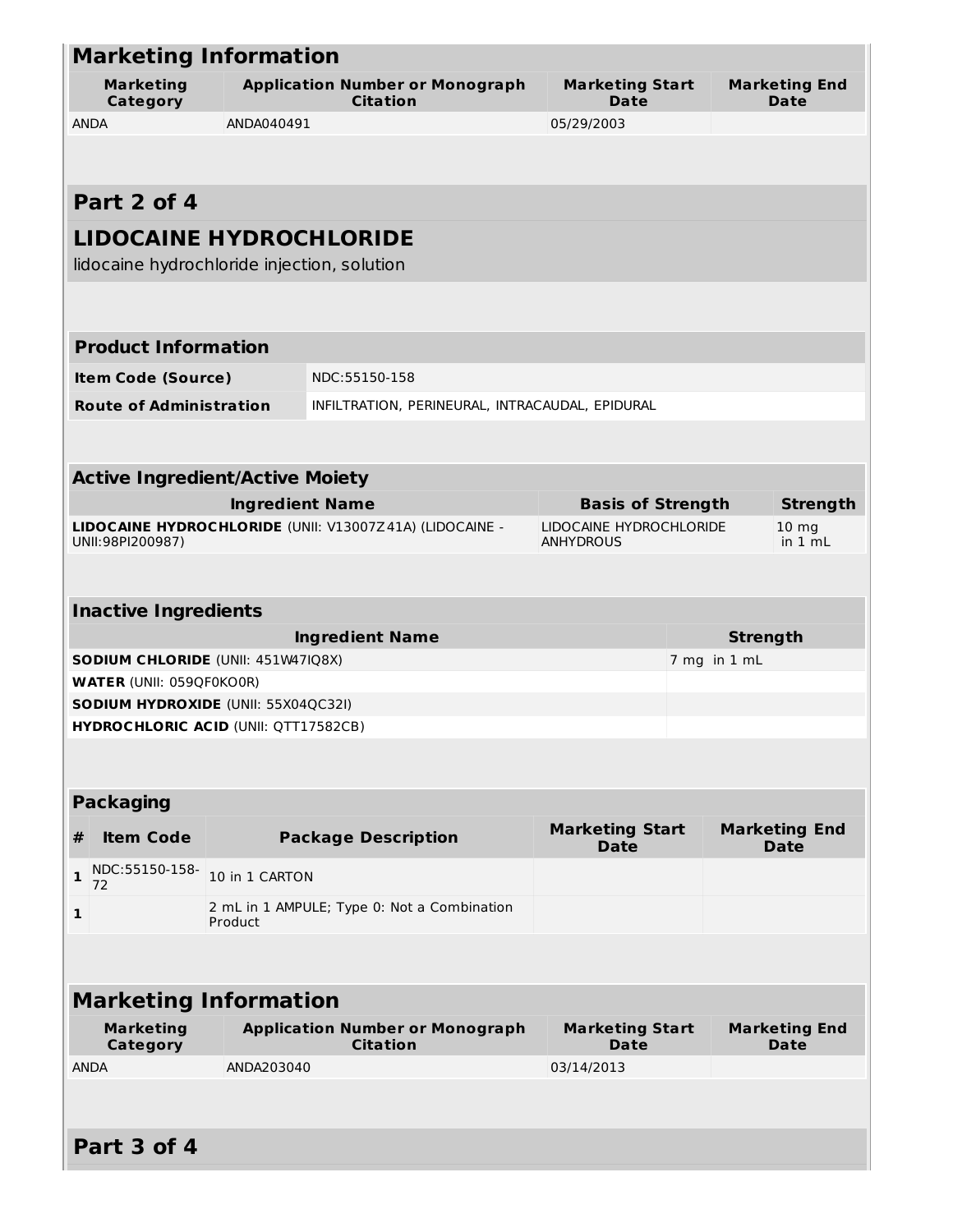# **POVIDINE IODINE** povidine iodine swab **Product Information Item Code (Source)** NDC:67777-419 **Route of Administration** TOPICAL **Active Ingredient/Active Moiety Ingredient Name Basis of Strength Strength POVIDONE-IODINE** (UNII: 85H0HZU99M) (IODINE - UNII:9679TC07X4) IODINE 10 mg in 1 mL **Inactive Ingredients Ingredient Name Strength GLYCERIN** (UNII: PDC6A3C0OX) **POLYSORBATE 80** (UNII: 6OZP39ZG8H) **SODIUM CITRATE** (UNII: 1Q73Q2JULR) **SODIUM PHOSPHATE, DIBASIC, ANHYDROUS** (UNII: 22ADO53M6F) **CITRIC ACID ACETATE** (UNII: DSO12WL7AU) **WATER** (UNII: 059QF0KO0R) **Packaging # Item Code Package Description Marketing Start Date Marketing End Date 1** NDC:67777-419- 0.9 mL in 1 PACKET; Type 0: Not a Combination  $02$ Product **Marketing Information Marketing Category Application Number or Monograph Citation Marketing Start Date Marketing End Date** OTC monograph final part333C 09/13/2016 **Part 4 of 4**

## **ISOPROPYL ALCOHOL**

isopropyl alcohol swab

#### **Product Information**

**Route of Administration** TOPICAL